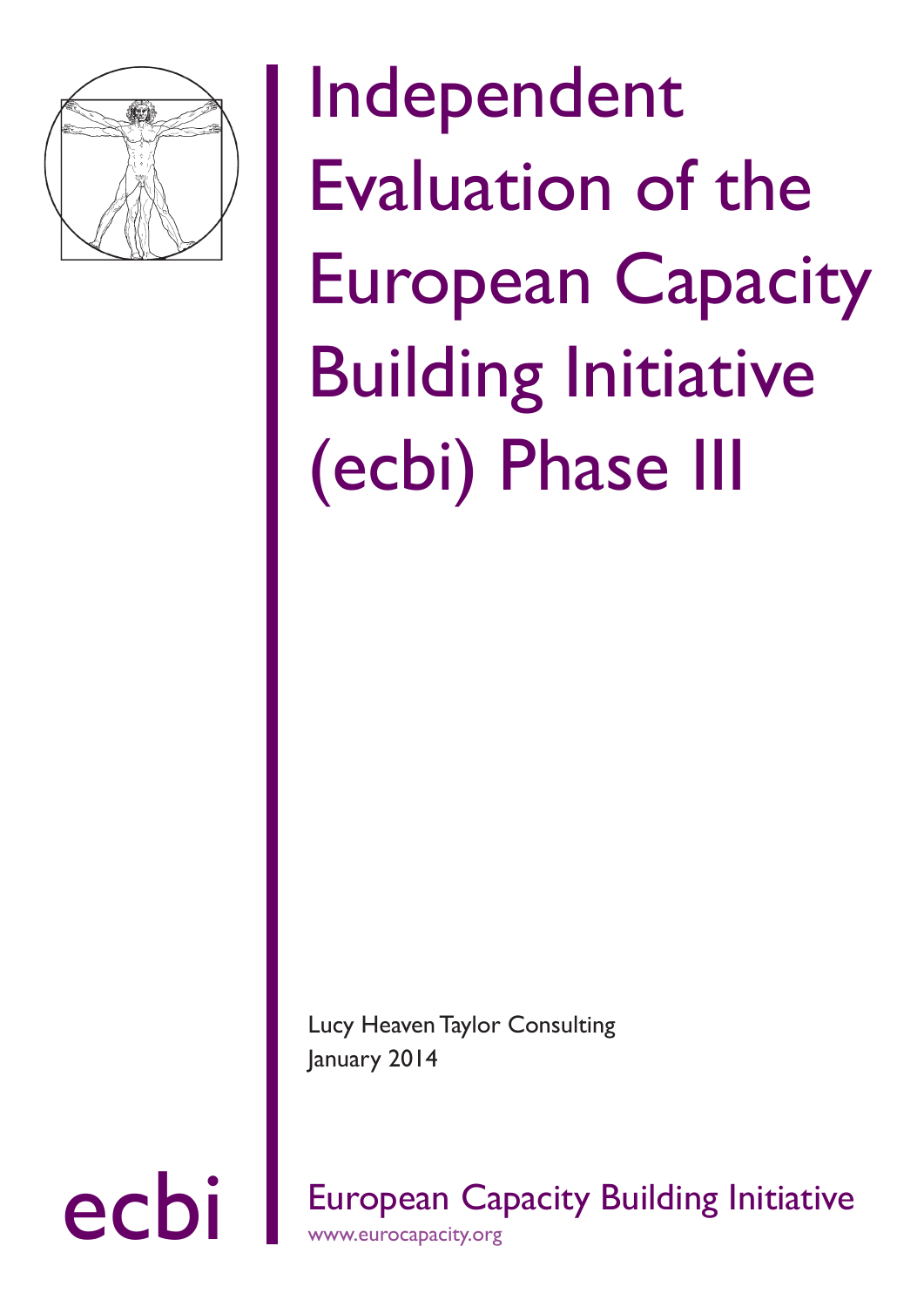Lucy Heaven Taylor Consulting

# **EVALUATION CARRIED OUT BY LUCY HEAVEN TAYLOR**

January 2014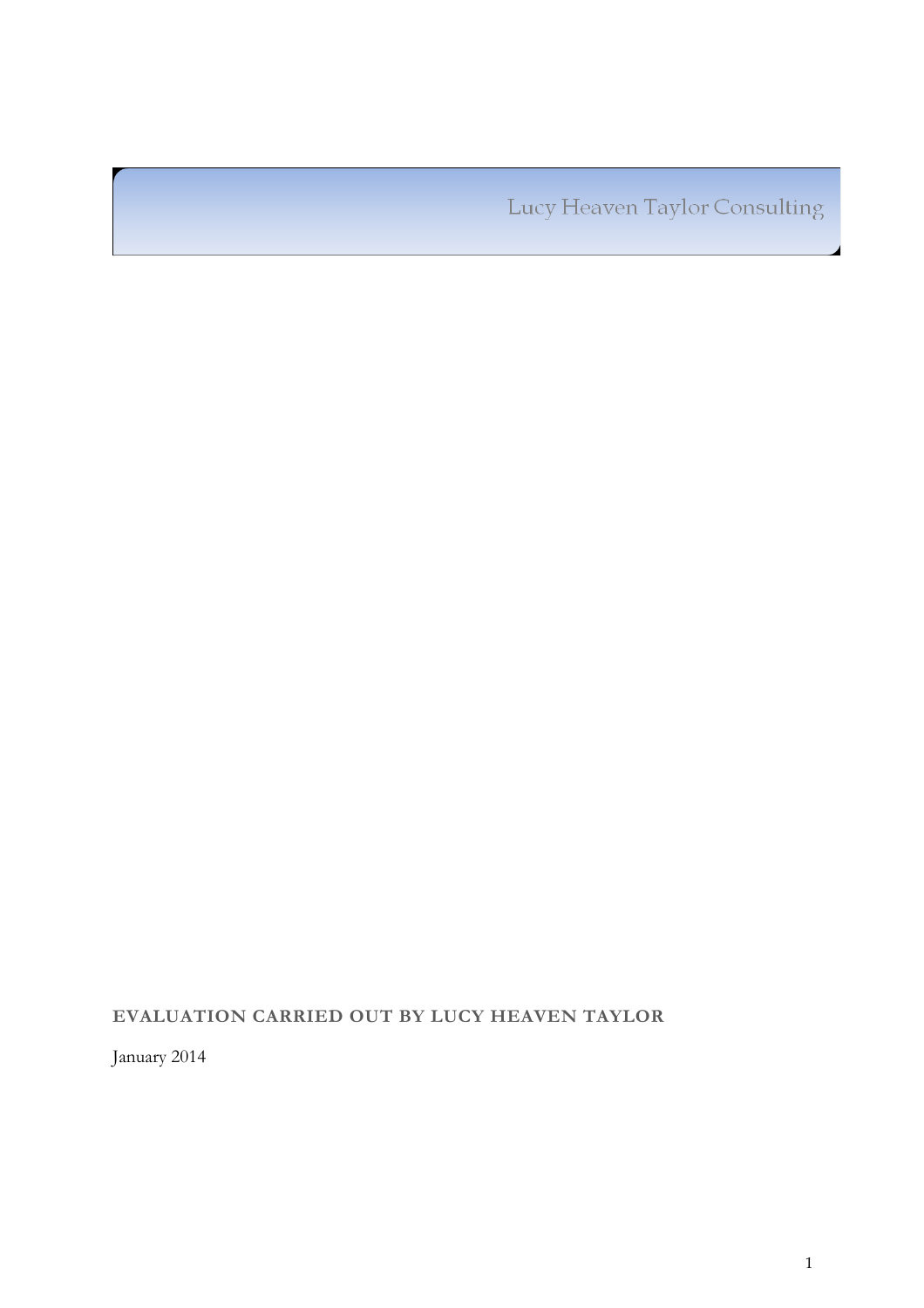# **ACRONYMS**

| <b>BASIC</b>  | Brazil, South Africa, India and China                  |
|---------------|--------------------------------------------------------|
| <b>CDM</b>    | Clean Development Mechanism                            |
| <b>CMP</b>    | Conference of the Parties as Meeting of the Parties    |
| COP           | Conference of Parties                                  |
| GCF           | Green Climate Fund                                     |
| <b>GCFB</b>   | Green Climate Fund Board                               |
| GI            | Governing Instrument                                   |
| <b>IAPAL</b>  | International Air Passenger Adaptation Levy            |
| <b>IIED</b>   | International Institute of Environment and Development |
| <b>LDC</b>    | <b>Least Developed Countries</b>                       |
| <b>LRI</b>    | Legal Response Initiative                              |
| <b>LTF</b>    | Long Term Finance                                      |
| OCP           | Oxford Climate Policy                                  |
| PPAU          | Publications and Policy Analysis Unit                  |
| <b>SCF</b>    | Standing Committee on Finance                          |
| <b>SIDS</b>   | Small Island Developing States                         |
| TC            | <b>Transitional Committee</b>                          |
| <b>UNFCCC</b> | United Nations Framework Convention on Climate Change  |
| <b>WEDO</b>   | Women's Environment and Development Organization       |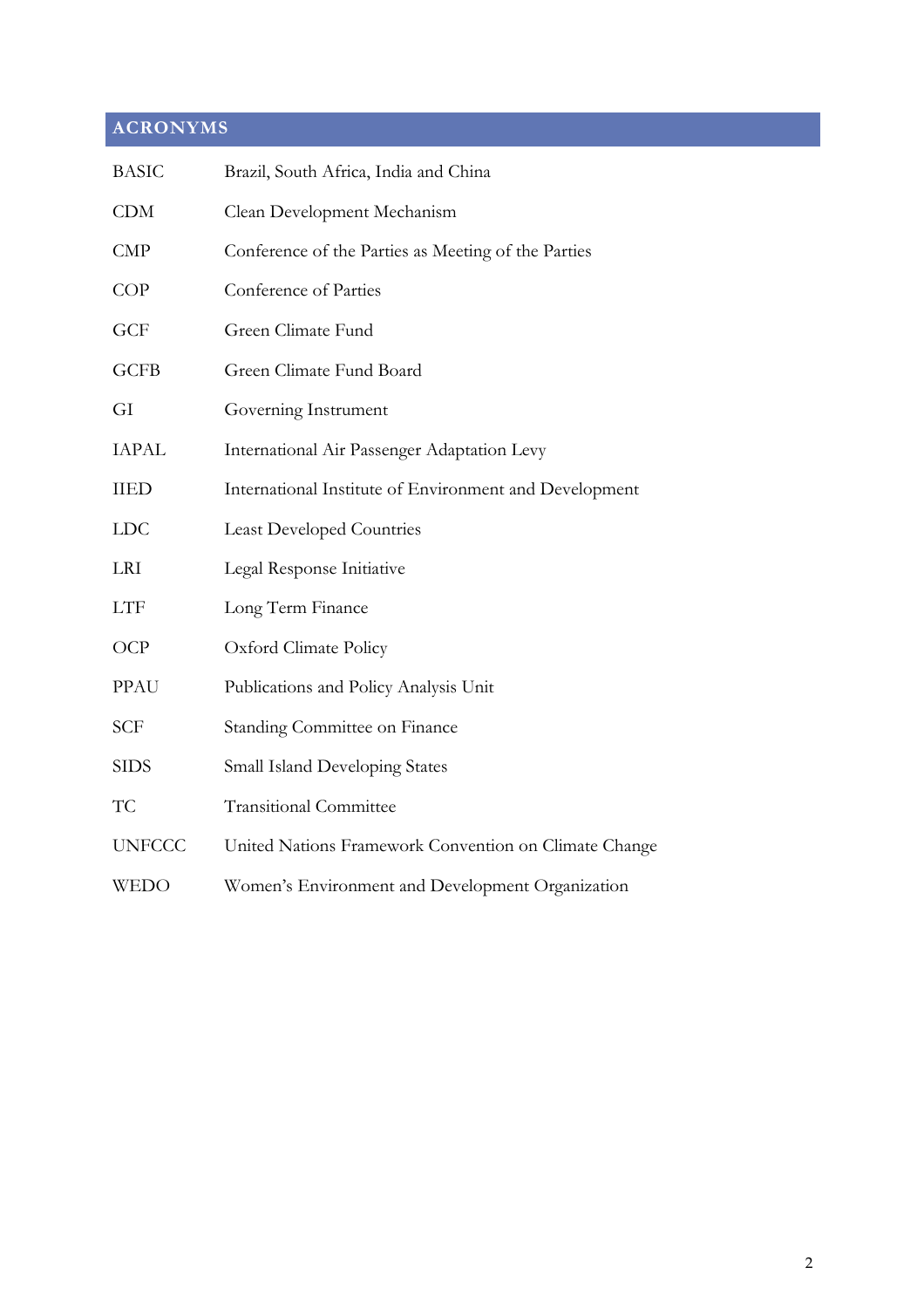# TABLE OF CONTENTS

| 6.1. Participating developing country negotiators collaborate and/or develop joint positions (based on                                                                                                       |  |
|--------------------------------------------------------------------------------------------------------------------------------------------------------------------------------------------------------------|--|
| 6.2. Participating developing country negotiators demonstrate increased negotiation skills  15<br>6.3. Levels of trust and understanding of negotiating positions between participating negotiators increase |  |
| 6.4. Participating developing country negotiators are better informed on key climate change negotiation                                                                                                      |  |
|                                                                                                                                                                                                              |  |
|                                                                                                                                                                                                              |  |
|                                                                                                                                                                                                              |  |
|                                                                                                                                                                                                              |  |
|                                                                                                                                                                                                              |  |
|                                                                                                                                                                                                              |  |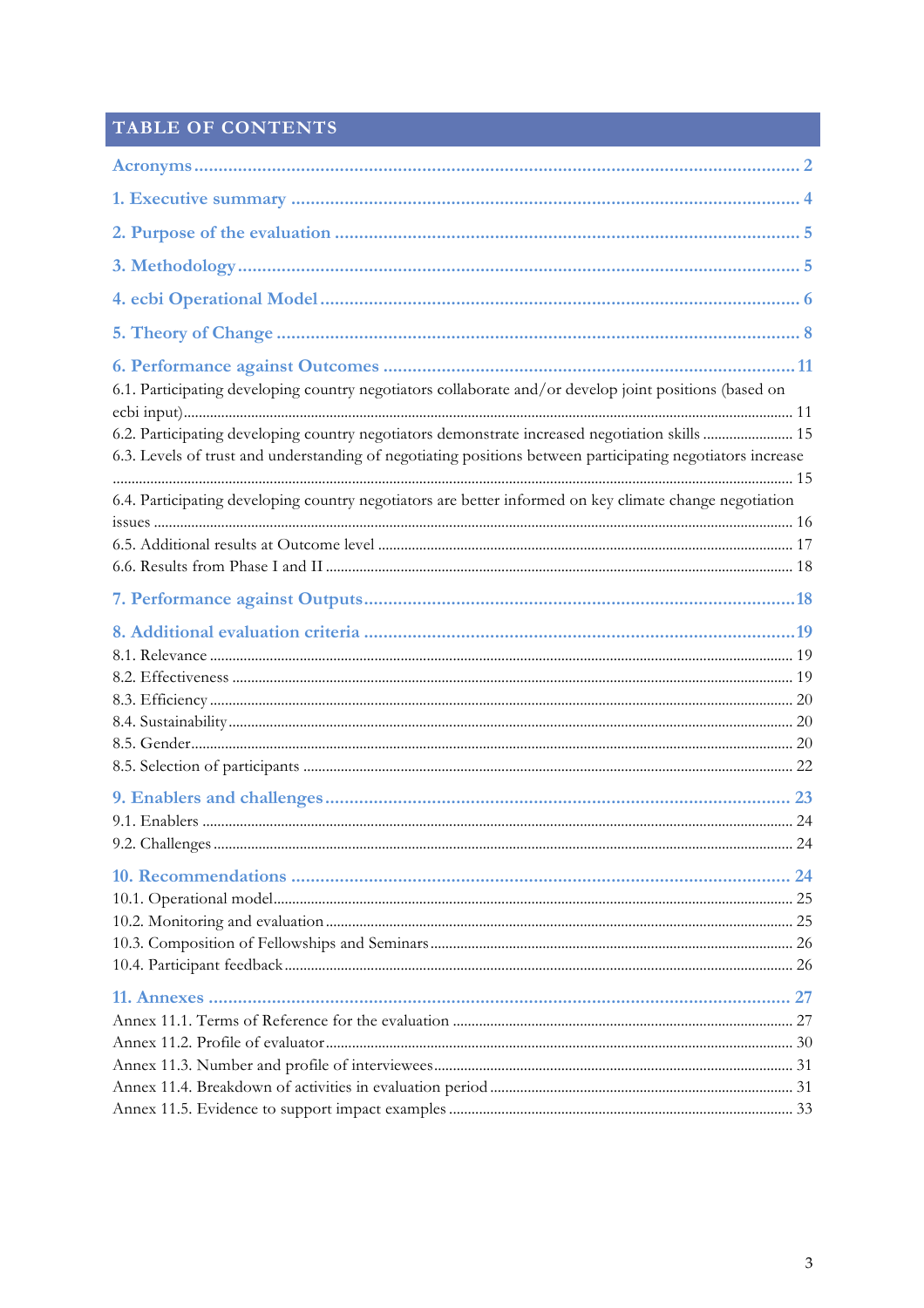#### **1. EXECUTIVE SUMMARY**

The overall aim of the European Capacity Building Initiative (ecbi) is to promote a more level playing field between government delegations to the international climate change negotiations, and to facilitate mutual understanding and trust – both between European and developing countries, and among developing countries. This aim is broken down into four outcomes:

- 1. Participating developing country negotiators collaborate and/or develop joint positions, (based on ecbi input)
- 2. Participating negotiators demonstrate increased negotiation skills (this outcome was not funded by Sida)
- 3. Levels of trust and understanding of negotiating positions between participating negotiators increase
- 4. Participating negotiators are better informed on key climate change negotiation issues.

This evaluation concludes that the ecbi has achieved these outcomes.

The ecbi is now in Phase III of its operations, and has become an established presence in the climate change negotiation field. It is set apart by its participatory, impartial, developing countryled approach, which is rooted in negotiation experience. ecbi input has enabled developing country negotiators to collaborate and develop joint positions. This has led to impacts on negotiation decisions, where the contribution of ecbi activities can be reasonably inferred.

The ecbi's Training and Support Programme was not within the scope of the evaluation, so it did not measure whether participants demonstrated increased negotiation skills.

One of the key underpinning goals of the ecbi is to build trust between negotiators, both amongst developing country participants, and between those from the developing country and Europe. Respondents communicated strongly that they believed the ecbi is enabling trust building between participating negotiators, and were able to give examples of how this is manifest.

The evaluation found that participants did feel they were better informed as a result of the ecbi. Useful examples were identified of how this resulted in a more level playing field, as developing country negotiators and women negotiators often have less access to information resources than other stakeholders in the climate change negotiations. The ecbi also considers gender in its programming and is fulfilling its gender objectives.

The ecbi was found to fulfil a need not met by other initiatives. This was attributed to the fact that the ecbi does not push a specific agenda, and allows open discussion amongst negotiators in a setting separate from the negotiations process.

The evaluation recommends that the ecbi documents its operational model and approach in detail to ensure sustainability in the event of staff turnover. It also recommends that the ecbi continue to implement more stringent monitoring procedures, to better measure effectiveness against its proposed outcomes.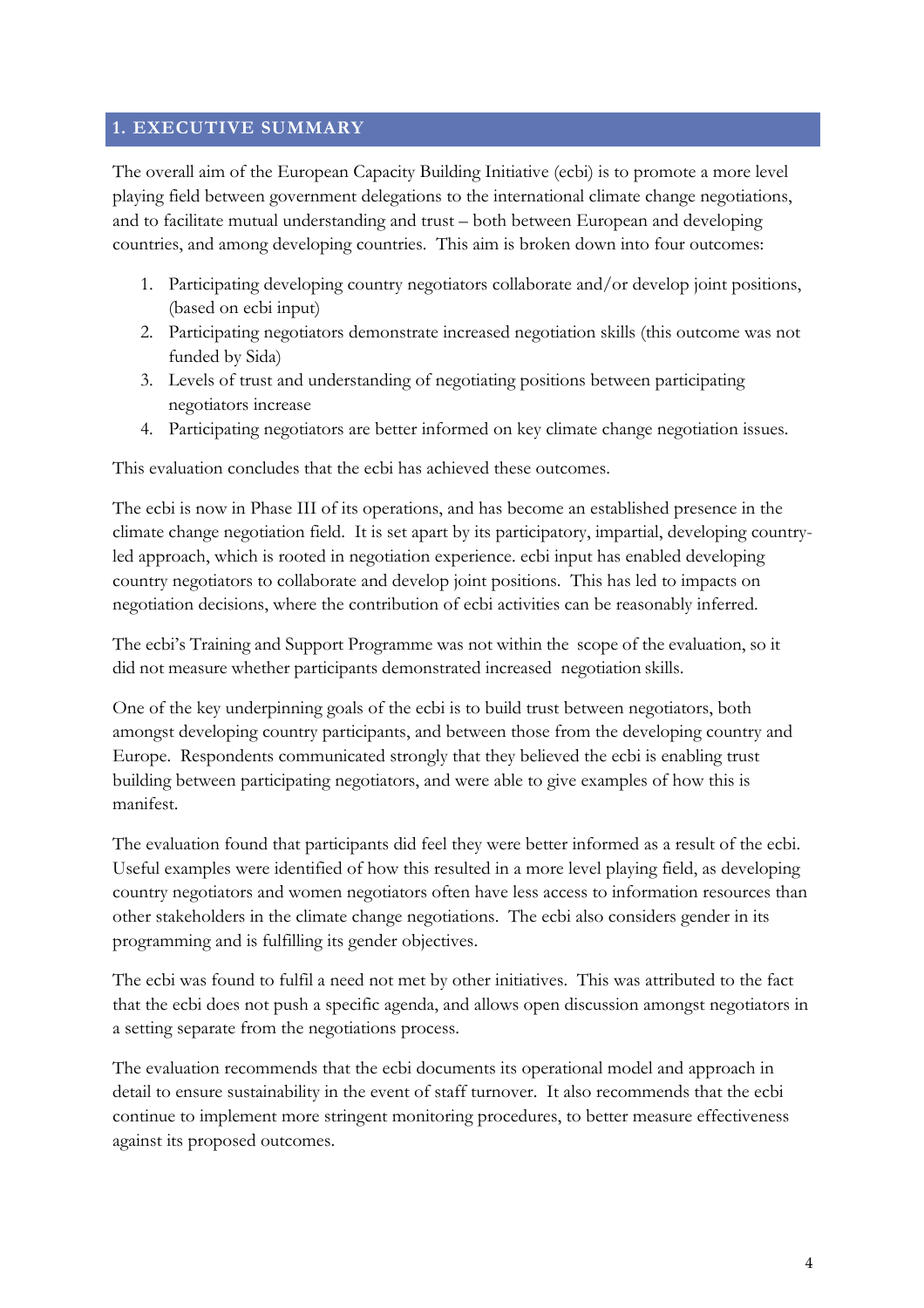## **2. PURPOSE OF THE EVALUATION**

The purpose of the evaluation was to conduct a 2011-2013 of the ecbi activities funded by Sida. The objectives of the evaluation were as follows:

- To provide feedback to ecbi management on results to date and how to improve the initiative
- To critically take stock of achievements and challenges facing the ecbi
- To assess whether trust building is taking place and how that is being manifest

The evaluation also looks more widely at the ecbi programme, in order to give a holistic view of how Sida-funded activities contribute to the organisation's goals. The evaluation also considered activities beyond the Phase III timeframe, where they informed current outcomes.

This evaluation does not consider the Training and Support (formerly Workshop) Programme in detail, because Sida does not fund the Programme. However, it does include existing data on results where available.

#### **3. METHODOLOGY**

The evaluation was conducted between April and December 2013 by an independent evaluator, working to a Terms of Reference approved by Sida.

Phase II of the ecbi programme ran from 2008-11. Phase III began in 2011 and will run till 2015. This evaluation will therefore examine performance from the beginning of 2011 to December 2013, whilst also taking a forward view to the completion of the current phase in 2015. In addition, the evaluation will provide a cumulative assessment of the initiative to date, and include longer-term results.

The evaluation was primarily undertaken through the use of literature review and data provided by the ecbi members, key stakeholder interviews and attending key ecbi events.

For this evaluation, the evaluator looked at key ecbi literature, including previous evaluations, annual reports, proposals, feedback forms, and attendance and other data held on the database. The ecbi gave the evaluator full access to all their documentation, including passwords to access their online database, and provided reports and data whenever requested. Documentation was also provided by the ecbi to support the examples outlined in the Outcomes section (6) of this report.

The examples of results in Sections 6.1 and 6.5 were developed together with the ecbi. All references, citations and text examples were independently checked by the evaluator. Examples prior to Phase III of the programme are taken from the January 2011 ecbi report '*Accomplishments: Testimonials by ecbi participants on Phase I & II Outcomes and Impacts*'.

Interviewees were selected by the evaluator in discussion with the ecbi. Interviews ranged from approximately 15 to 50 minutes, and were conducted in person, by phone, or by Skype. In the case of face-to-face interviews, the interview was recorded and transcribed. For interviews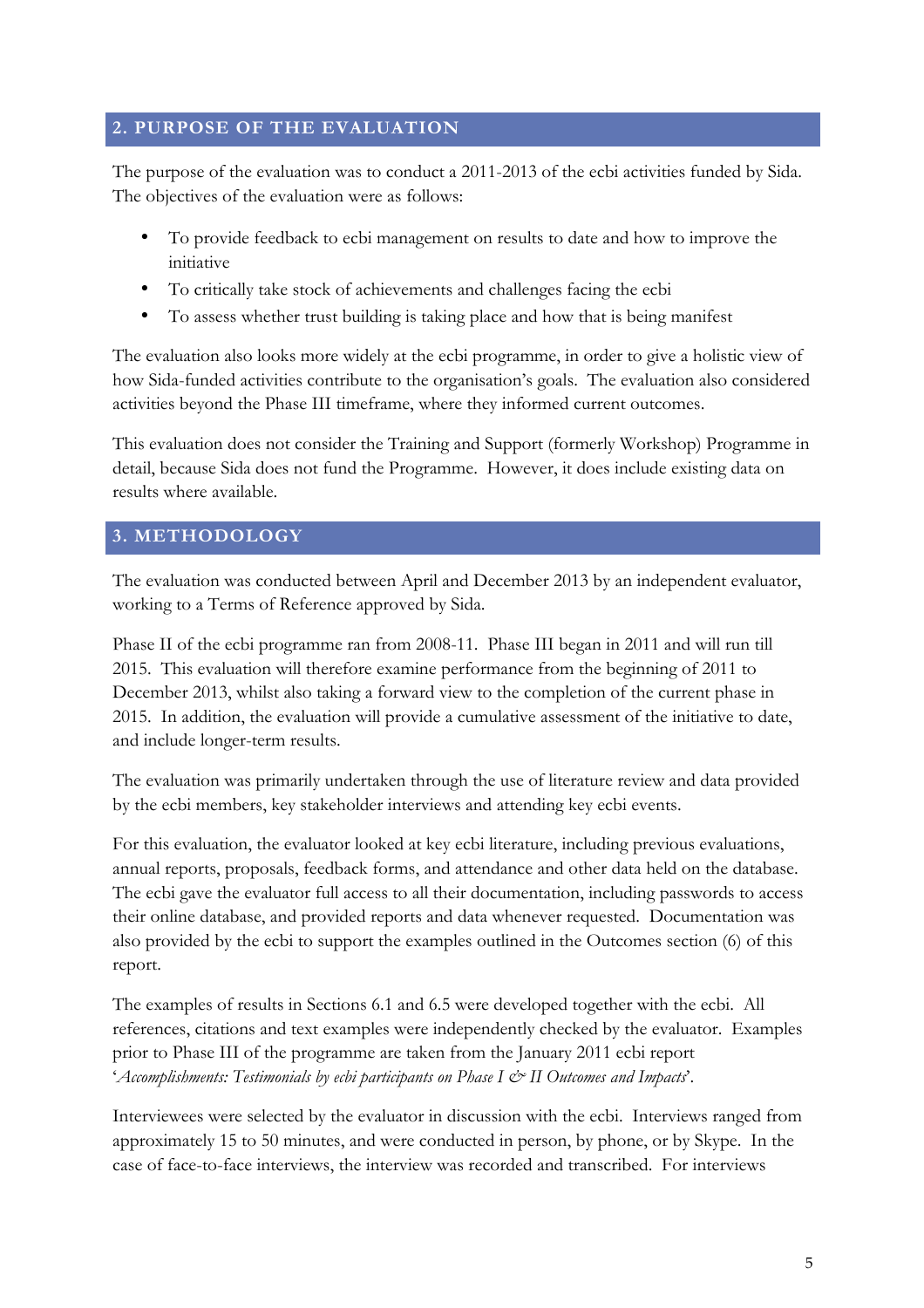conducted over phone or Skype, detailed notes were taken. Transcripts and notes were then coded, categorising interview responses against evaluation questions, plus any additional key issues arising. All contributions were conducted on the basis of confidentiality.

In this evaluation report, the terms 'most', 'some', 'many' and 'few' are used in relation to number of interviewees expressing a particular view. The terms respond to the following percentage of interviewees expressing that view:

'Few': 0-25% 'Some': 25-50% 'Many': 50-75%

'Most': 75-100%

In total 21 stakeholders were interviewed, of which 12 were past or present participants in the Oxford Fellowship Programme, 5 were European attendees of the Oxford Seminar, and 4 were past or present ecbi staff or Executive Committee members.

The evaluator also attended the 2013 ecbi Bonn Seminar, parts of the 2013 Oxford Fellowship, and the 2013 Oxford Seminar.

The Terms of Reference for the evaluation included an assessment of 'common activities such as website management'. It was decided not to address website management in this evaluation, as the ecbi website is currently being redesigned and moved to a new service provider. It is recommended that this assessment is included in the next evaluation.

# **4. ECBI OPERATIONAL MODEL**

The ecbi is a network of institutional members – mainly Oxford Climate Policy (OCP), the International Institute of Environment and Development (IIED) and Legal Response Initiative (LRI) – along with a number of regional partners. The management and governance structure of the Initiative aims to ensure overall quality control and integration, while ensuring that ecbi activities are driven by its stakeholder community. Current ecbi activities are broadly categorised into three management pillars:

- **Fellowship Programme**: Managed by OCP, the activities of the Fellowship Programme include the Oxford Fellowships and Seminar; the Bonn Seminar; the Finance Circle; and Ad Hoc Seminars.
- **Training and Support Programme**: Managed by IIED, this was previously called the Workshop Programme. Activities included the Regional Workshops; Pre-COP Workshops; Bursaries and background papers.
- **Publications and Policy Analysis Unit (PPAU)**: Managed by the ecbi Executive Committee, the activities of PPAU include the publication of Policy Briefs, Background Papers, the LDC Paper Series, ecbi meeting reports, and the ecbi Annual Report.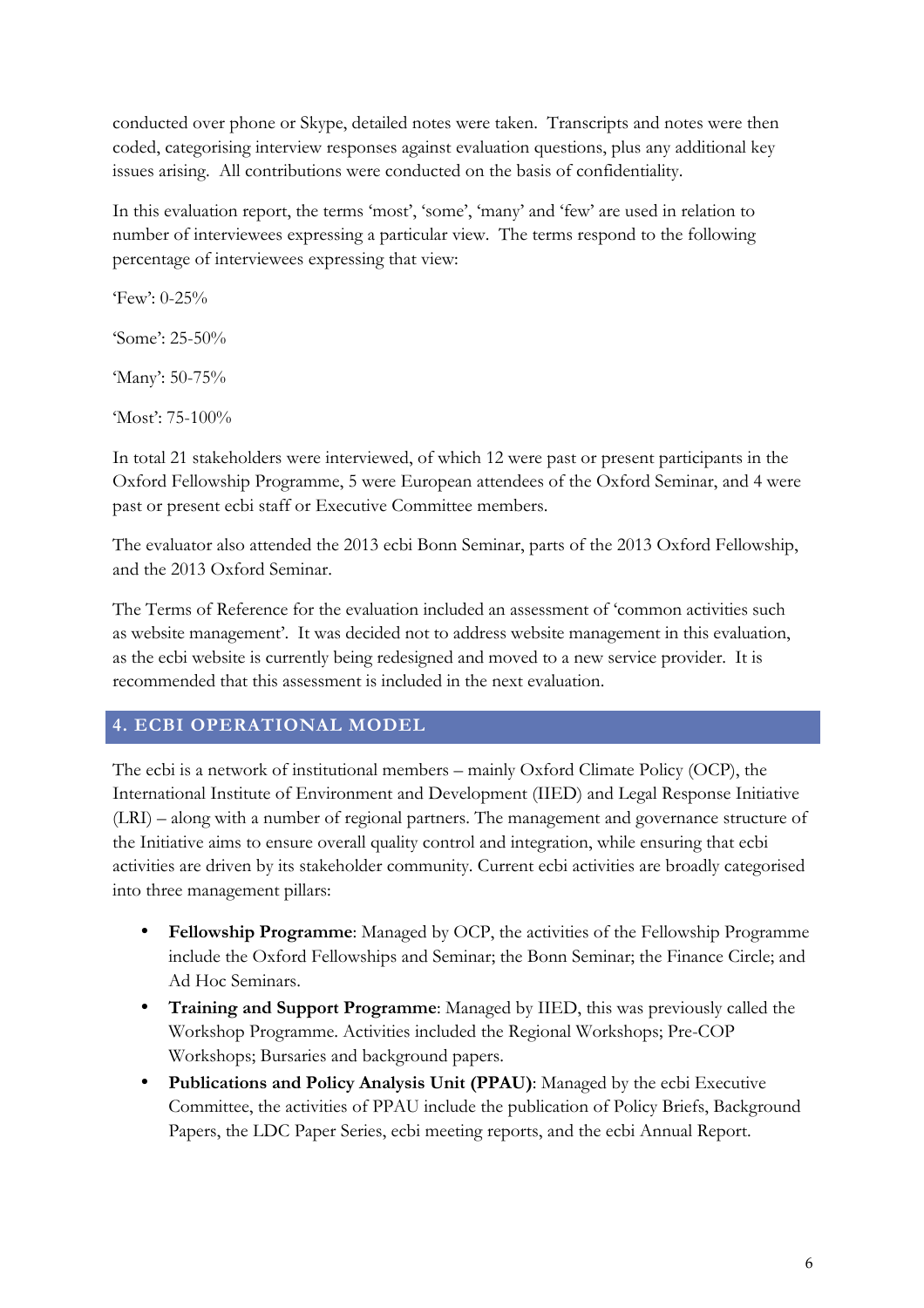The Oxford Fellowships and Seminar take place annually. During the first three days, in the Fellowship Colloquium, closed-door discussions take place among invited Fellows (senior developing country negotiators). This is followed by the Oxford Seminar, which is convened by the Fellows to discuss topics of their choice with European colleagues. The Oxford events are complemented by an annual Seminar in Bonn, which serves to preserve the momentum of the initiative during the year. The ecbi also holds ad hoc events when a need and opportunity is identified.

The ecbi Finance Circle was created at the end of Phase II of the initiative. It is a discussion group set up to provide a platform for informal in-depth discussions on the technical aspects of the issues discussed in the international negotiations on financial architecture and governance. It currently has 92 members.

The ecbi Training and Support Programme is managed by IIED, and contributes towards the organisation's goal of capacity building together with the Fellowship Programme. The Training and Support Programme focuses primarily on training negotiators from the Least Developed Countries (LDCs), and from other developing countries particularly vulnerable to climate change. It comprises regional workshops, pre-COP workshops, bursaries and a series of background papers. (UNFCCC intercessional and COP reports are also produced by ecbi bursary holders).

The main source of funding for the Training and Support Programme was withdrawn in 2012 due to changes in the administrative rules of the donor. The Programme continues on an ad hoc basis whenever funding can be secured for individual workshops.

The PPAU provides topical policy information and analysis to its target audience to inform them on the state of the climate negotiations. The Unit produces this information in the form of Policy Briefs for senior climate negotiators; Background Papers for junior negotiators, for use in the Training and Support Programme; reports on ecbi meetings; the ecbi Annual Report, and, more recently, the LDC Paper Series, which is produced in collaboration with the LDC Group for use by LDC negotiators.

Policy Briefs focus on the UNFCCC negotiations, and are aimed directly at senior negotiators who participate in ecbi events, and are part of the ecbi alumni. This is a powerful "captive" audience for the Policy Briefs, which have, in the past, resulted in a direct impact on the negotiations. Feedback from negotiators is often complied and incorporated in the final draft, in an attempt to record different views and identify possible compromises. The finalised Policy Briefs are then more broadly disseminated on the Internet.

Background papers, which are prepared for use in the regional workshops organised by the Training and Support Programme, are aimed at junior negotiators to help them come up to speed with the negotiations, and to inform regional and national policy actors of the potential outcome of the UNFCCC negotiations on their work.

ecbi event reports often contain detailed information on the views of senior negotiators and negotiating groups, and are a useful update on the current state of the negotiations.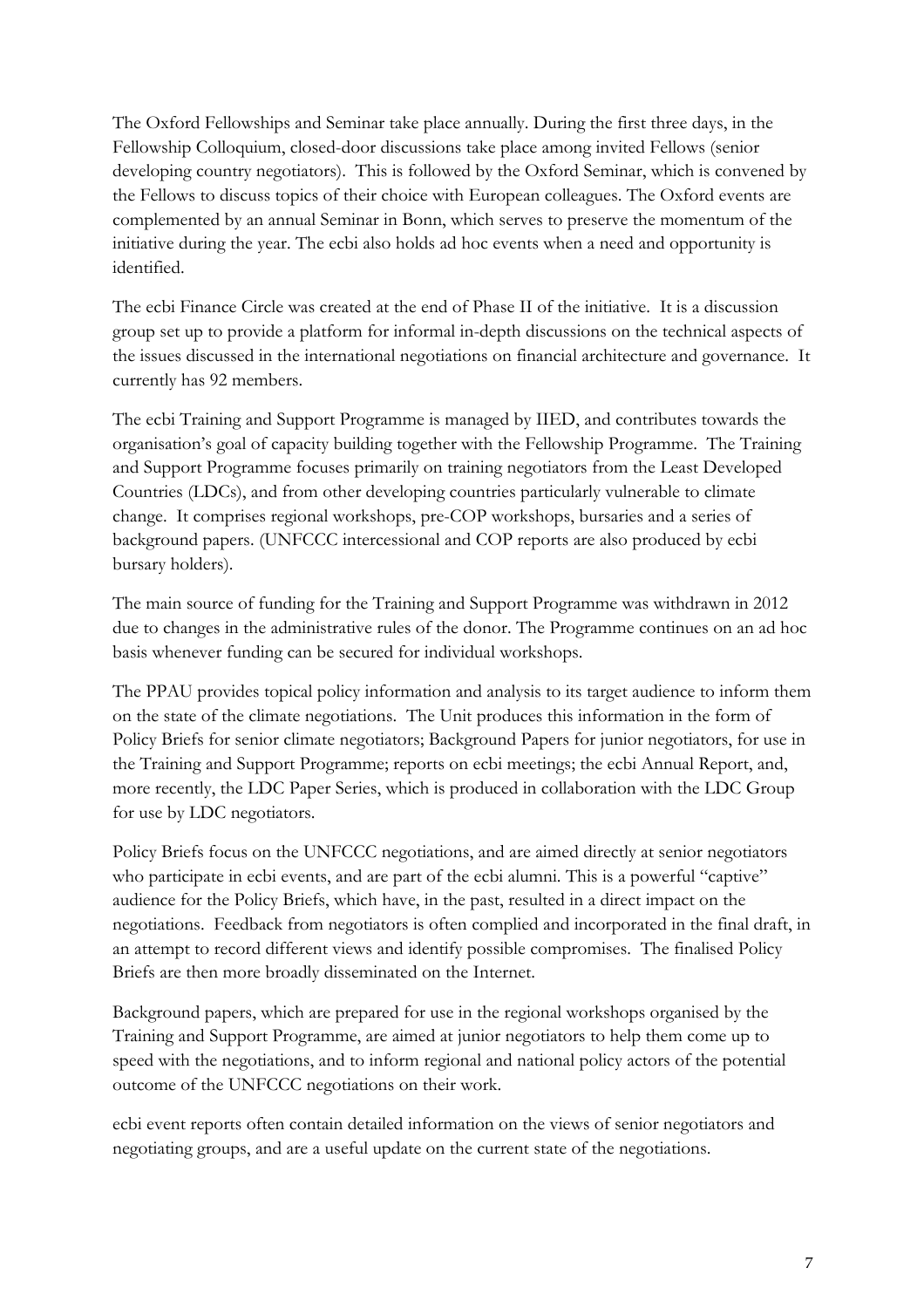Finally, the LDC Paper Series is relatively new (it is in its second series). It is managed by the PPAU head, and a Series Editorial Board, which comprises three LDC members, contributors, and ecbi members. LDC participants submit topics they would like to see covered in the papers. This list is reviewed by the Series Editorial Board, which then votes on a shortlist of topics. An expert author is identified for each paper through a call for Expressions of Interest, and the LDC Chair nominates an LDC co-author to work with the expert. This process is designed to generate a sense of ownership by the LDC Group, and to build the LDC Group's capacity for analysis.

The key principles underpinning the ecbi's approach are:<sup>1</sup>

- Independence
- No lobbying agenda
- Fellow-led/participatory
- Chatham House rules in discussions
- Rooted in practical experience of negotiations

The following table outlines the number of events held by the ecbi in the evaluation period, as well as the number of publications produced. For a more detailed breakdown of events by location and attendee, see **Annex 11.4**.

| Activity                  | 2011           | 2012           | 2013 (to date)       |
|---------------------------|----------------|----------------|----------------------|
| <b>Bonn Seminar</b>       | $\mathbf{1}$   | $\mathbf{1}$   | $\blacktriangleleft$ |
| <b>Oxford Fellowships</b> | 1              | 1              |                      |
| <b>Oxford Seminar</b>     |                | $\mathbf{1}$   |                      |
| Workshops                 | $\overline{2}$ |                |                      |
| Other events              | 6              | $\overline{4}$ | $\overline{2}$       |
| Publications              | 17             | 11             | 19                   |

#### **Table: Events held by ecbi during the evaluation period (2011-2013)**

#### **5. THEORY OF CHANGE**

The stated aim of the ecbi programme is: *To promote a more level playing field between government delegations to the international climate change negotiations, and to facilitate mutual understanding and trust – both between European and developing countries and among the developing countries*.

For the purposes of this evaluation, a Theory of Change has been developed (see page 10), which unpacks the aim into these four outcomes:

<sup>&</sup>lt;sup>1</sup> As interpreted by the evaluator from ecbi literature and key informant interviews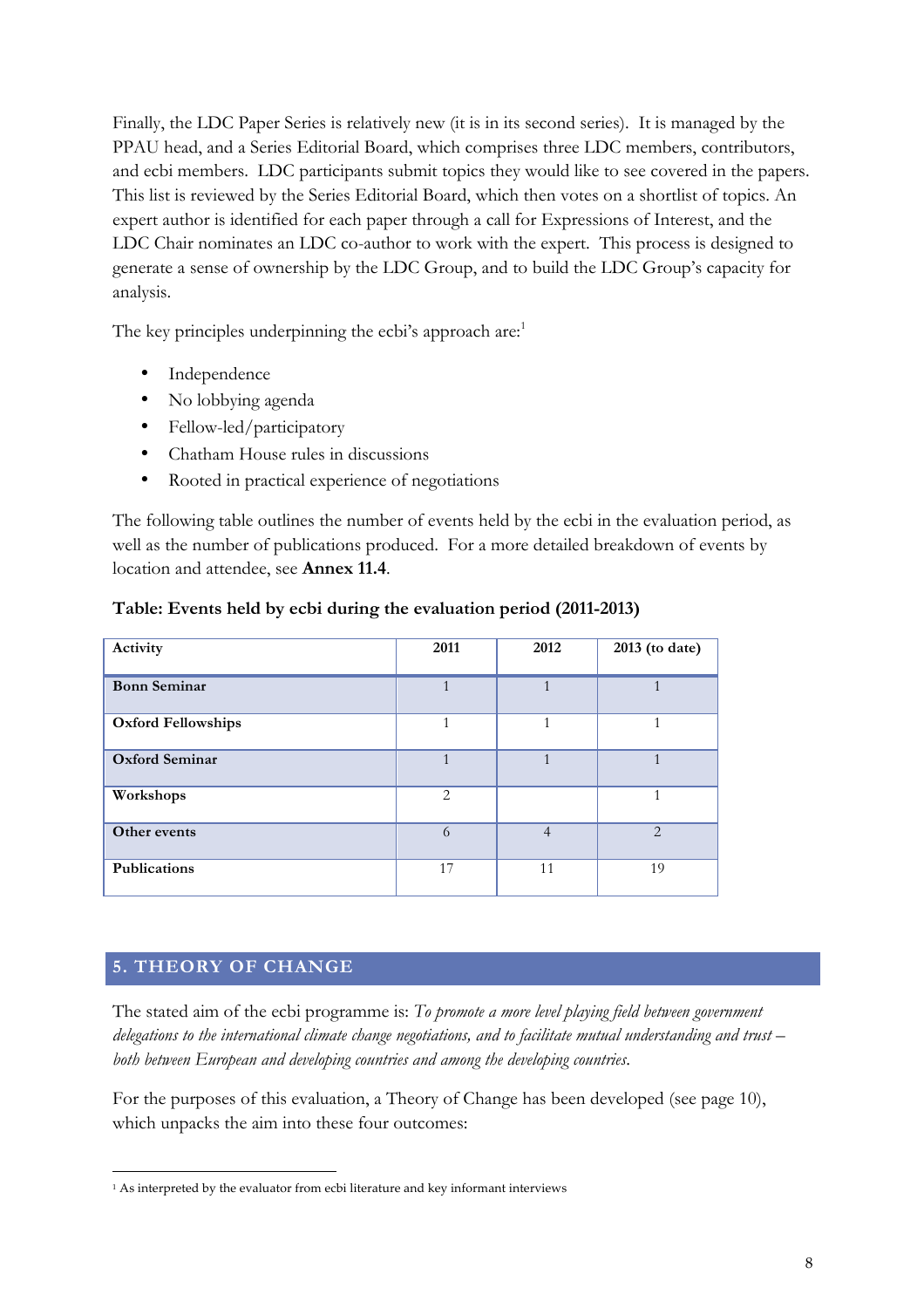- 1. Participating developing country negotiators collaborate and/or develop joint positions (based on ecbi input)
- 2. Participating negotiators demonstrate increased negotiation skills
- 3. Levels of trust and understanding of negotiating positions between participating negotiators increase
- 4. Participating negotiators are better informed on key climate change negotiation issues

It is not generally considered possible to measure impact at aim level because causes are complex and unattributable. Instead this evaluation will consider the ecbi's progress against these outcomes.

Indicators have been developed for the outputs of Phase III of the ecbi programme, and are reported in the ecbi Annual Report to Sida. These are mostly process indicators, related to attendance numbers, profiles of attendees at ecbi events, and numbers of publications produced, although they do also include satisfaction scores for these events and feedback on the publications.

This provides useful quantitative data at output, and to some extent, outcome level. However this evaluation will also examine both quantitative and qualitative data to determine whether the ecbi programme is meeting its intended outcomes*.*

The interventions shown on the Theory of Change model are funded by a selection of donors. Sida does *not* fund Intervention 2: the Bonn Seminars, or Intervention 4: the Training and Support Programme. Therefore these interventions and the corresponding outputs and outcomes are shown in grey text in the Theory of Change table on the next page. This evaluation will focus on interventions funded by Sida, but includes all the interventions of the ecbi programme in order to provide a holistic overview of the programme.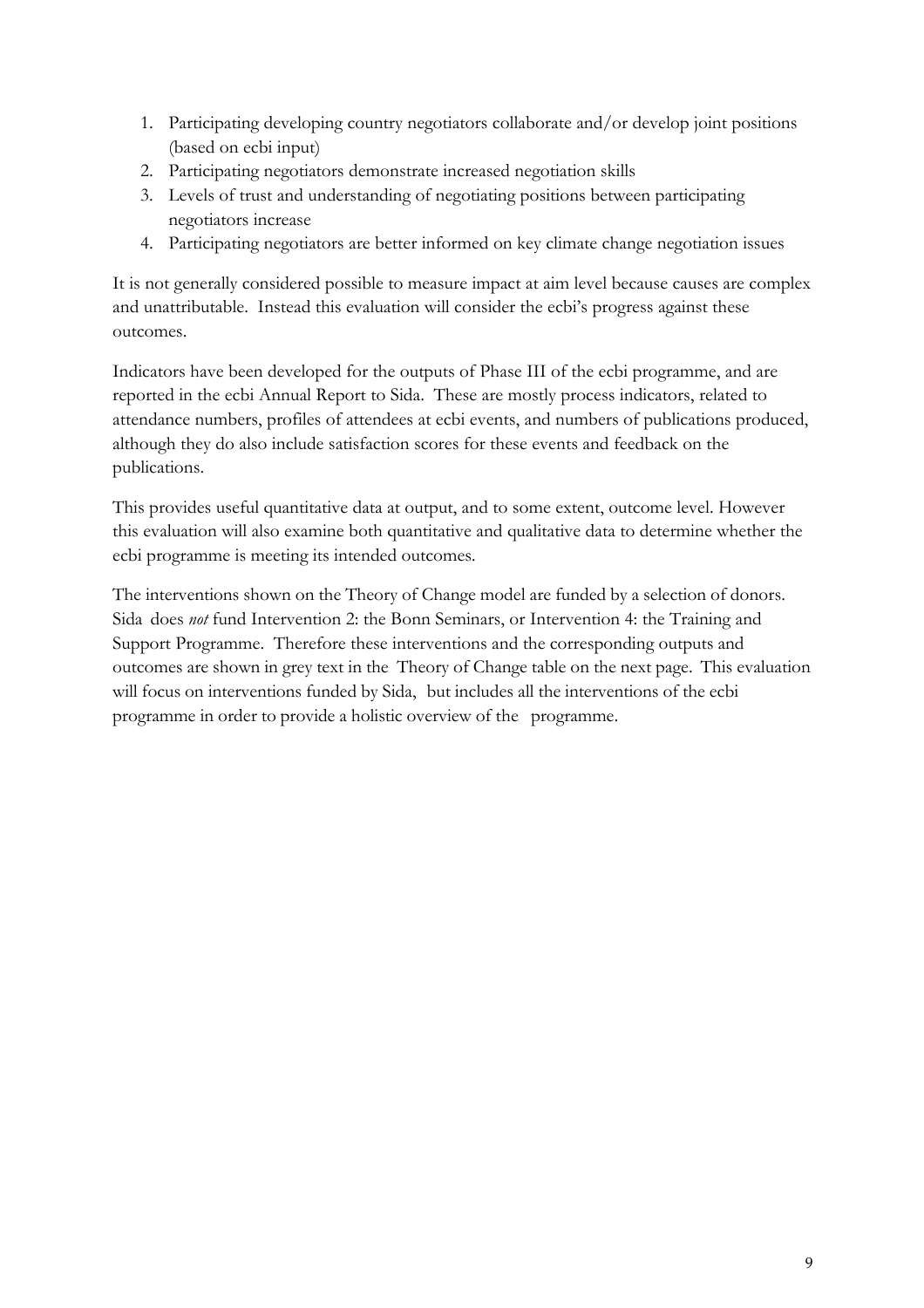| <b>PROBLEM</b>                                                                                                                                                                                                                                                                                                                                  | <b>BARRIERS</b>                                                                                                                                                                                                                                                                                                                                                                                                                                                                                                                                                                                                                                                                   | <b>INTERVENTION</b>                                                                                                                                                                                 |   | <b>OUTPUTS</b>                                                                                                                                                                                                                                                                                                                                                                                                                                                                                                                                                                                        | <b>OUTCOMES</b>                                                                                                                                                                                                                                                                                                                                                                                                                                      | <b>IMPACT</b>                                                                                                                                                                       |
|-------------------------------------------------------------------------------------------------------------------------------------------------------------------------------------------------------------------------------------------------------------------------------------------------------------------------------------------------|-----------------------------------------------------------------------------------------------------------------------------------------------------------------------------------------------------------------------------------------------------------------------------------------------------------------------------------------------------------------------------------------------------------------------------------------------------------------------------------------------------------------------------------------------------------------------------------------------------------------------------------------------------------------------------------|-----------------------------------------------------------------------------------------------------------------------------------------------------------------------------------------------------|---|-------------------------------------------------------------------------------------------------------------------------------------------------------------------------------------------------------------------------------------------------------------------------------------------------------------------------------------------------------------------------------------------------------------------------------------------------------------------------------------------------------------------------------------------------------------------------------------------------------|------------------------------------------------------------------------------------------------------------------------------------------------------------------------------------------------------------------------------------------------------------------------------------------------------------------------------------------------------------------------------------------------------------------------------------------------------|-------------------------------------------------------------------------------------------------------------------------------------------------------------------------------------|
| Developing countries are<br>most affected by climate<br>change, yet do not<br>participate on a level<br>playing field at<br>International climate<br>change negotiations.<br>Negotiations are further<br>hampered by a lack of<br>trust between both<br>between European and<br>developing countries,<br>and among the<br>developing countries. | Developing country delegates are often not<br>climate change specialists, and lack expertise of<br>those from industrialised countries<br>Developing country delegates are isolated in<br>their negotiations, lacking the resources to<br>network with other delegates (from both<br>developing and industrialised countries)<br>Developing country delegates are under-<br>resourced, and do not have access to specialist<br>expertise in developing their negotiating<br>positions<br>A lack of trust between negotiators (from both<br>developing and industrialised countries) means<br>countries become entrenched in positions and<br>the negotiations do not move forward | 1. Annual Oxford<br>Fellowships and<br><b>Seminars</b><br>2. Bonn Seminars<br>3. Publications<br>and Policy Analysis<br>4. Training and<br>Support<br>Programme<br>5. Ad hoc Events<br>and Seminars | s | 1.1 Fellowship and Seminar<br>event per year attracting 8-12<br>senior Fellows and 20-30<br>participants for the Oxford<br>Seminar<br>2. 1 Bonn Seminar event per<br>year attracting 20-30<br>participants<br>3. Up to 10 Policy Briefs and up<br>to 8 Background papers<br>produced per year<br>4. At least 4 annual regional<br>workshops held in developing<br>regions training 150 junior<br>negotiators (revised downwards<br>due to funding issues)<br>5. Ad hoc Events and Seminars<br>convened where a need is<br>identified<br>6 background papers prepared<br>and published for negotiators | Participating developing<br>country negotiators<br>collaborate and/or<br>develop joint positions,<br>(based on ecbi input)<br>Participating developing<br>country negotiators<br>demonstrate increased<br>negotiation skills<br>Levels of trust and<br>understanding of<br>negotiating positions<br>between participating<br>negotiators increase<br>Participating negotiators<br>are better informed on<br>key climate change<br>negotiation issues | Climate change<br>negotiators work<br>together to better<br>shape a more<br>inclusive - and<br>hence more<br>effective and<br>sustainable -<br>global solution to<br>climate change |
|                                                                                                                                                                                                                                                                                                                                                 |                                                                                                                                                                                                                                                                                                                                                                                                                                                                                                                                                                                                                                                                                   |                                                                                                                                                                                                     |   |                                                                                                                                                                                                                                                                                                                                                                                                                                                                                                                                                                                                       |                                                                                                                                                                                                                                                                                                                                                                                                                                                      |                                                                                                                                                                                     |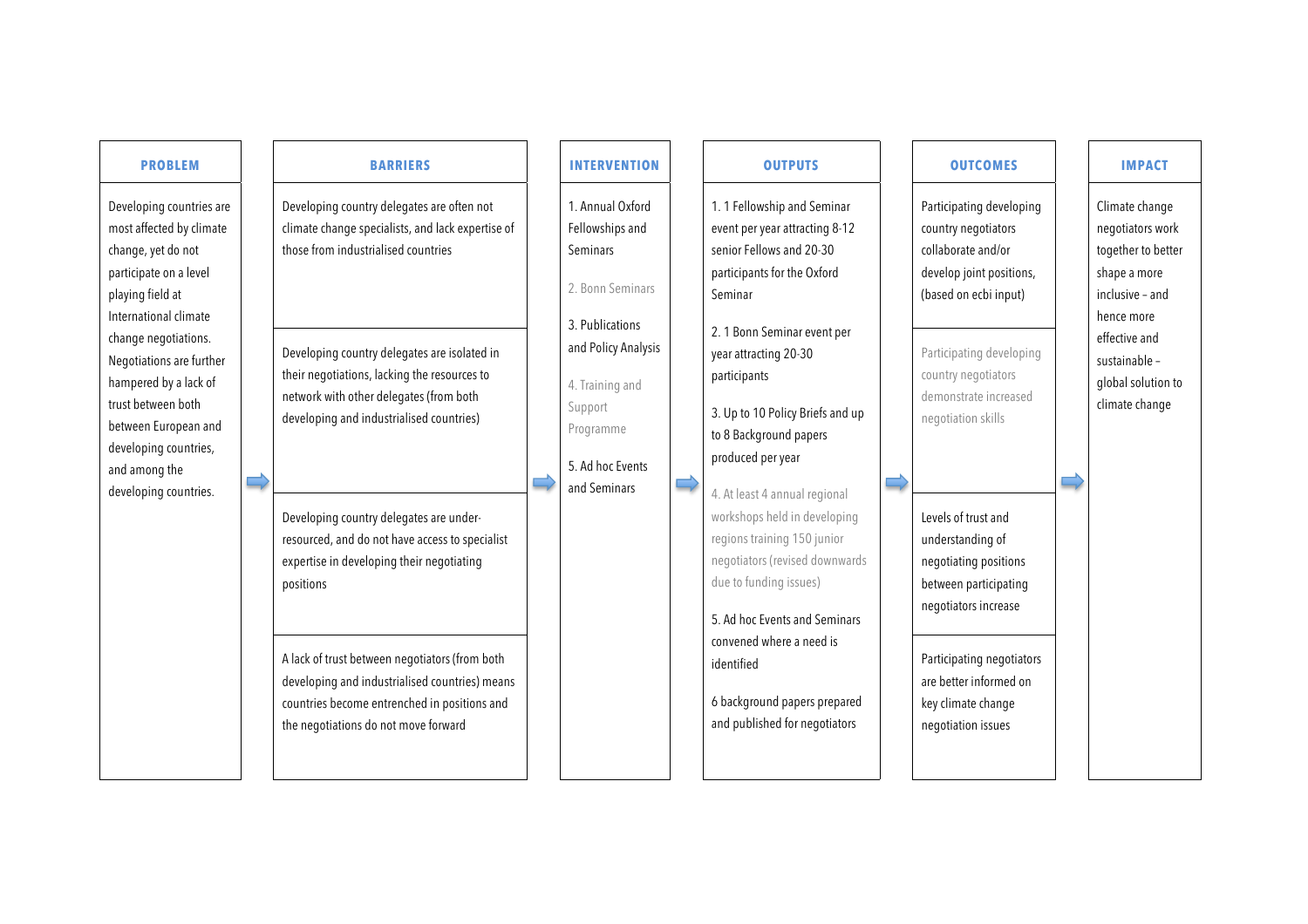# **6. PERFORMANCE AGAINST OUTCOMES**

## 6.1. PARTICIPATING DEVELOPING COUNTRY NEGOTIATORS COLLABORATE AND/OR DEVELOP JOINT POSITIONS (BASED ON ECBI INPUT)

The evaluation found that this outcome was **achieved.** Examples are given below.

#### 6.1.1. THE STANDING COMMITTEE ON FINANCE

*The Standing Committee on Finance under the UNFCCC was established on the basis of an idea generated by ecbi Fellows in 2010.*

The idea of a Standing Committee on Finance can be traced back to the 2010 Oxford Fellowships and was first mentioned in a note written by the Fellows of that batch entitled '*Reforming the Financial Mechanism: Some thoughts put together by the 2010 ecbi Fellowship*'.

The 2011 Cancun Agreement under the UNFCCC established a 'Standing Committee …to assist the Conference of the Parties in exercising its functions with respect to the financial mechanism of the Convention' (paragraph 112).The language of the Fellows' paper was visible in the wording of the UNFCCC Decision. The Parties also agreed 'to further define the roles and functions of this Standing Committee'.

Following up on this decision by the UNFCCC, the ecbi Bonn Seminar discussed the issue of form and function of the Standing Committee in June 2011, and in August the ecbi Director and the co-chair of the ecbi Advisory Committee produced a paper entitled '*Operationalizing the Standing Committee: What Functions? What Form?*. Again a UNFCCC decision was adopted (Annex VI, Decision 2/CP.17). As with the previous example, text from the ecbi paper was echoed in the Decision (see **Annex 11.5**)

The first meeting of the Standing Committee on Finance took place on 6 September 2012.

#### 6.1.2. ENHANCED DIRECT ACCESS I: DEVELOPING THE CONCEPT

*ecbi publications raised key concepts on enhanced direct access. The issue was discussed and ideas developed in ecbi Fellowships, Seminars and meetings. Further publications were produced capturing these ideas.*

In April 2009, the ecbi produced a Policy Brief on '*Architecture and Governance of the Reformed Financial Mechanism of the UNFCCC*, which introduced the idea of "Climate Change Funds" as "national climate change decision and funding hubs" for "in-country direct access to funding". The Brief was later translated into French by request of a Francophone ecbi member. Later in the same year the issues raised, in particular devolution of decision making, were at the heart of the deliberations at the ecbi Bonn Seminar meeting (July 2009) and the ecbi Oxford Fellowships and Seminar (Sept 2009)

Following the Copenhagen Climate Conference, the original ecbi Policy Brief was revised and published in April 2010 as the '*Post Copenhagen Architecture and Governance Brief*' with a focus on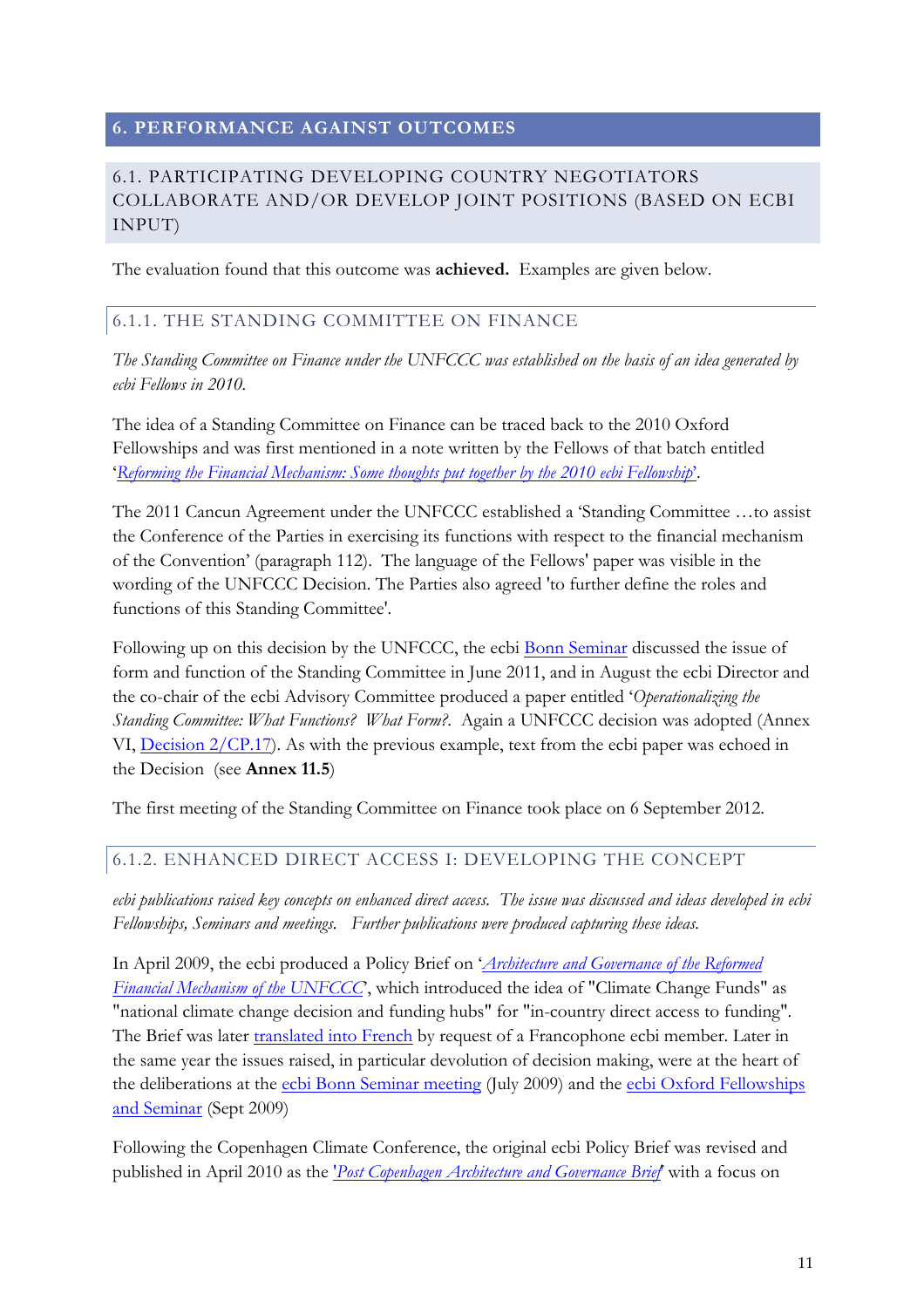"designated National Funding Entities". It was followed in June by '*A post-Copenhagen Synopsis*' and discussed at an ecbi Finance Circle meeting the same month in Bonn.

In the course of this meeting, the participants requested the ecbi to produce Policy Briefs on the issue of administrative size (i.e. on how many people will it take to administer climate financing), and on the architecture and governance of existing National Funding Entities. These two reports were produced, respectively entitled '*How Many People does it Take to Administer Long Term Climate Finance*' (October 2010) and '*National Funding Entities: Their role in the transition to a new paradigm of global cooperation on climate change*' (October 2010). The first of these two reports was presented at a Finance Circle meeting on 2 August 2010.

The issue of enhanced access at the GCF was again discussed, in the context of "through-put" funding at the Finance Circle meeting in Bangkok 11 April 2011, and at the Oxford Fellowships in September of the same year in the context of National Institutional Arrangements for Climate Change Action (see Annex 2 of the Report).

# 6.1.3. ENHANCED DIRECT ACCESS II: WORK OF THE TRANSITIONAL **COMMITTEE**

*The ecbi worked closely with the LDC Group. They helped the LDC members to the Transitional Committee (TC) develop text, which ultimately became part of the GCF Governing Instrument (GI).*

In light of the work on climate finance, and particularly on National Funding Entities, the Chair of the LDC Group in early 2011 requested the ecbi to provide support for the Group's representatives on the TC, which was tasked to draft the GI for the Green Climate Fund (GCF) and which, for this purpose, met four times between April and October 2011. The ecbi Director was appointed as adviser to Carol Mwape, LDC TC member from Zambia.

In this function, the ecbi Director organised three meetings of the Finance Circle and TC members for an informal exchange of views on a number of issues. The first of these meetings took place on 28 April 2011, in Mexico City. The ecbi Director gave a short introductory speech, focussing on how Enhanced Direct Access could be used achieve two otherwise conflicting sets of expectations, namely that the GCF is to start disbursing soonest possible, and that it is to work 'at scale'.<sup>2</sup>

The second TC meeting took place on 13 July 2011 in Tokyo. The ecbi Director again launched the discussions with short introductory remarks on '*Dissecting the Green Climate Fund*,'3 introducing the idea that, apart from what became the "Private Sector Facility", the GCF should also have a "Multilateral Funding division" and a "Direct Funding Division" (for enhanced access).

The third TC meeting, which took place on 10 September in Geneva, had a slightly different format, with three introductory presentations on Enhanced Direct Access. Katja Roll from the Global Fund to Fight AIDS, Tuberculosis and Malaria gave an introduction to the Country Coordination Mechanism of the Global Fund. This was followed by an introduction to the

<sup>&</sup>lt;sup>2</sup> These notes were subsequently **submitted to the TC**.

<sup>&</sup>lt;sup>3</sup> The notes were later submitted to the TC.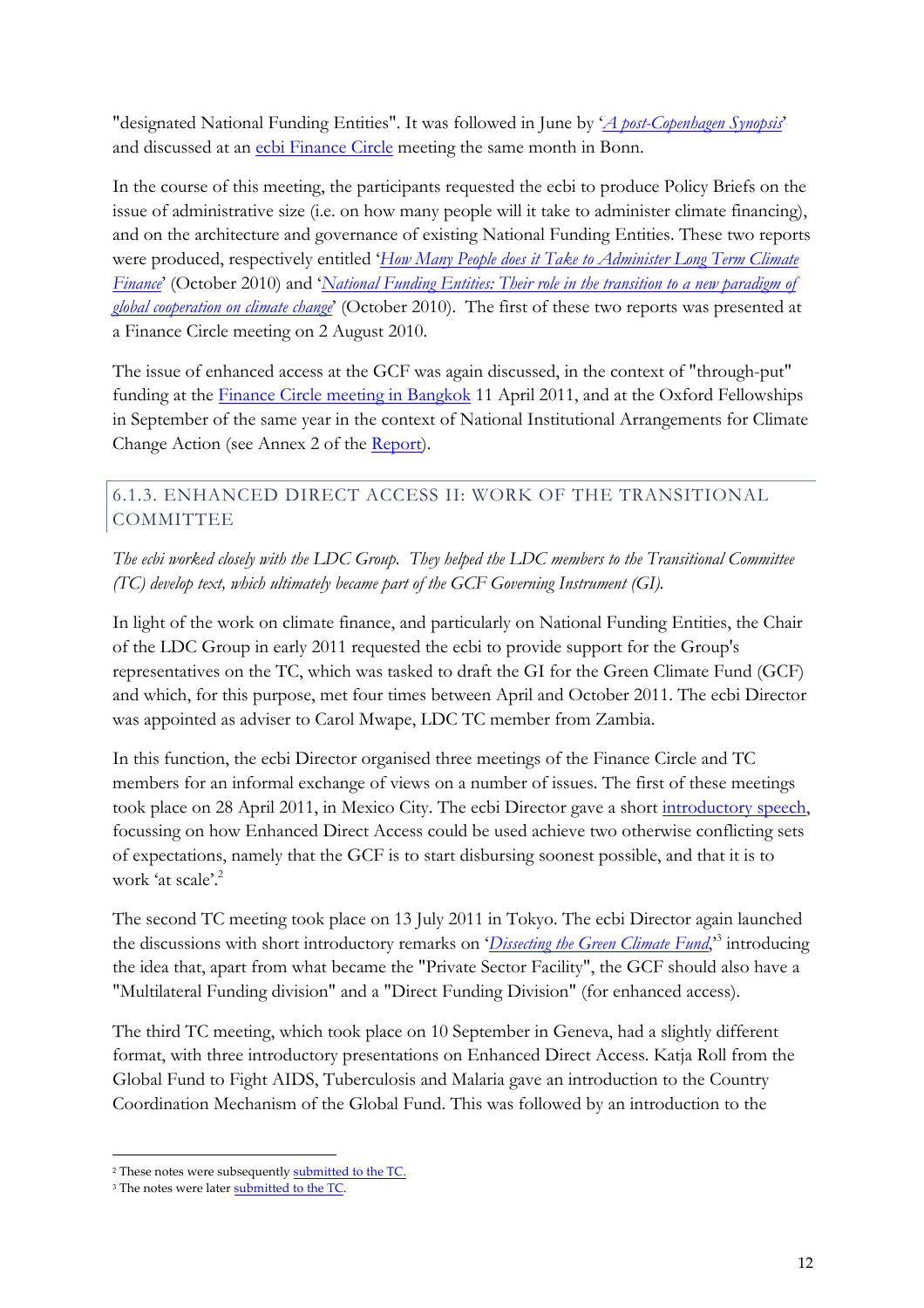National Climate Finance Institutions Support Programme, presented by Clifford Polycarp from the World Resources Institute, Washington D.C. The ecbi Director concluded with a proposal for definitions for direct access based on the ones adopted by the Adaptation Fund Board.

The fourth and final meeting of the TC took place on 16-18 October 2011 in Cape Town. On the penultimate day, during informal consultations with the different members, Carol Mwape provided the TC Chair with text that ultimately became part of the direct access paragraph of the GCF Governing Instrument<sup>4</sup>:

47. ... The Board will consider additional modalities that further enhance direct access, including through funding entities with a view to enhancing country ownership of projects and programmes.

# 6.1.4. ENHANCED DIRECT ACCESS III: WORK OF THE GCF BOARD

*Further collaboration with the LDC, publications and the actions of ecbi stakeholders all contributed to the Green Climate Fund Board (GCFB) decision to consider additional modalities for enhanced direct access.*

Following the support provided to the LDC members of the TC, the ecbi Director was requested to continue supporting the LDC Group as adviser to the LDC member/alternate of the Green Climate Fund Board (GCFB).

The first GCFB meeting was held in August 2012 in Geneva. Following the Finance Circle meetings with TC members, the ecbi Director and the LDC member of the GCF convened a meeting for GCFB members and advisers, which began with a presentation by the ecbi Director focussing on the issue of Enhanced Direct Access, and the importance of (local) stakeholder engagement.

In February 2013, the Indian Finance Ministry convened a consultation meeting of a number of GCFB members and their advisers to discuss their Vision Document for the GCF. The ecbi Director was invited to write and present a background paper on access modalities, which was reflected in the Indian 'Delhi Vision Statement'.

At the meeting in Berlin in March 2013, the GCFB noted that there is a convergence among the views of its members to "commence as a fund that operates through accredited national, regional and international intermediaries and implementing entities."5

In April 2013, the ecbi Director published an information note for the GCFB's fourth meeting, analysing the meaning of "enhancing direct access ... through funding entities" as used in paragraph 47 of the GCF GI. At the GCFB meeting that followed, in June 2013 in Songdo, Dipak Dasgupta (India, 2012 ecbi Fellow) and Mesbah ul Alam (LDC alternate member) were part of the final small-group Board negotiations to have paragraph 47 operationalised in the

 <sup>4</sup> Phone conversation with Carol Mwape 19/12/13

<sup>5</sup> Decision B.01-13/06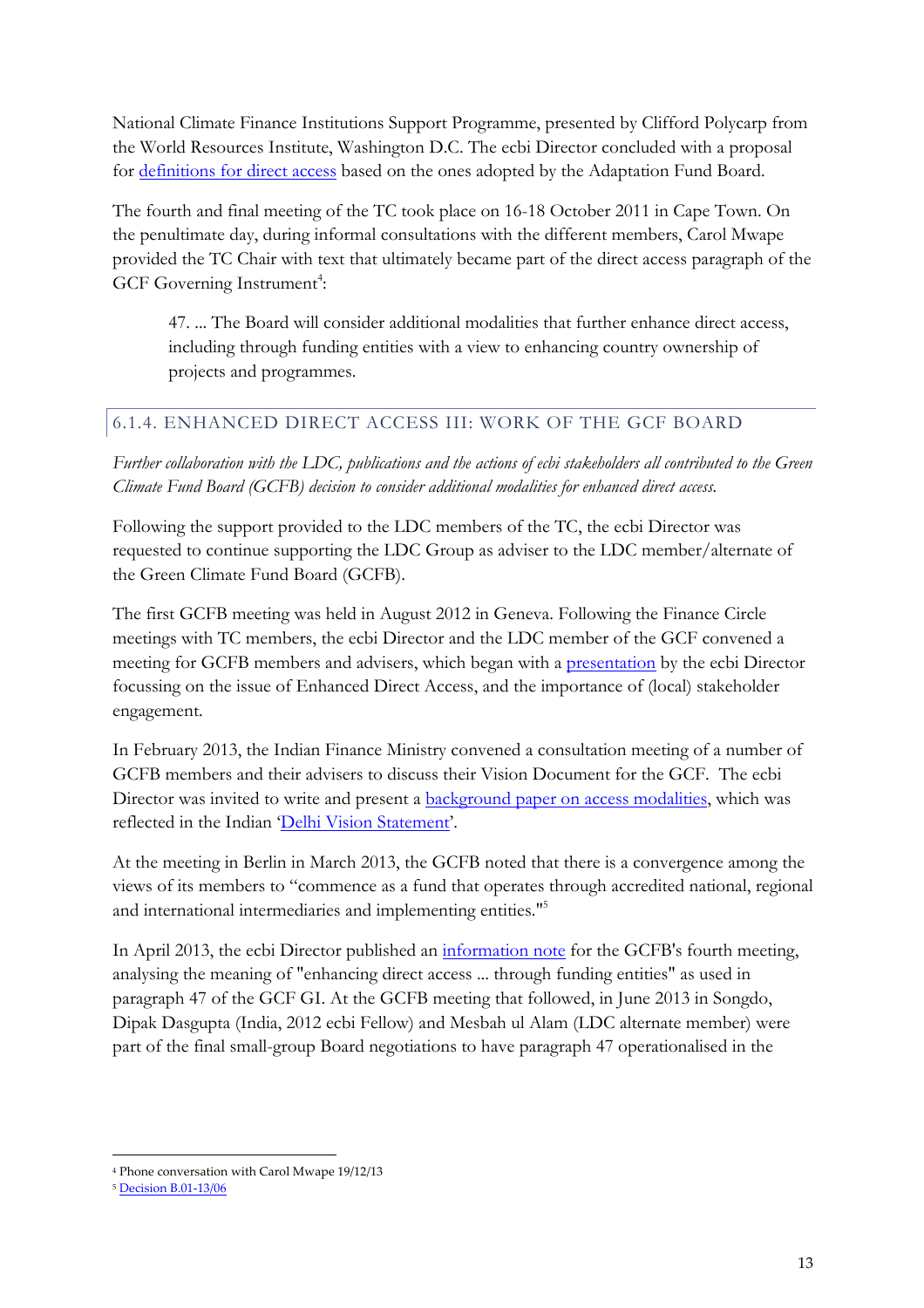GCFB decision to consider additional modalities to enhance direct access at its first meeting in  $2014.<sup>6</sup>$ 

On the eve of the fifth GCFB meeting in Paris, on 6 October 2013, the ecbi organised an informal discussion meeting for GCFB members and advisers on resource allocation and Enhanced Direct Access through National Funding Entities.

A blog posted on 30 October by the ecbi Director received a number of positive replies by GCFB members/alternates, among them a suggestion to hold a workshop in advance of the sixth meeting of the GCFB in February 2014. The replies illustrate the support for ecbi proposals in that context.

# 6.1.5. ARRANGEMENTS BETWEEN THE COP AND THE GCF

*The SCF was asked to work with the GCFB to develop arrangements with the GCF and the COP. The Finance Circle worked closely with the SCF during this time, and the ecbi produced publications on the subject. The draft arrangements were approved by the GCFB.*

On 6 September 2012, two years and one week after it was conceived during the 2010 ecbi Fellowships in Oxford, the Standing Committee on Finance had its formal inaugurating meeting in Bangkok, Thailand (see Section 6.1.1.). In order to celebrate this significant event, and to provide a chance for its members to interact with the TC members, the ecbi Finance Circle hosted a meeting for SCF members on 5 September. The ecbi Director − who is advising Edith Kasajja, the LDC SCF member from Uganda − opened the meeting with a few introductory remarks on the nature and the priorities of the SCF.

COP 18 in Doha, in December 2012, requested the SCF and the GCFB to develop arrangements between the COP and the GCF in accordance with the GCF GI and UNFCCC Article 11.3, for agreement by the GCFB and subsequent agreement by COP 19.<sup>7</sup>

The SCF began work on these arrangements and requested its Co-Chairs to attend the fourth GCFB meeting on 13-15 March 2013 in Berlin, in order to discuss the arrangements with the GCFB Co-chairs. On 11 March 2013, the Finance Circle met in Berlin, attended by the two SCF Co-Chairs, four SCF members, a GCFB alternate member, and representatives of five GCFB members/alternates.

The COP/GCF arrangements turned out to be by far the most politically charged item on the agenda of the subsequent SCF meetings (it was not discussed at all at the GCFB). In order to help resolve some of the most contentious issues, the ecbi Director wrote a submission to the SCF in the context of its fourth meeting.

'*On "Being Accountable": What does it mean for an Operating Entity of the UNFCCC Financial Mechanism to be accountable to the COP, and how does this relate to operationalizing Art. 11.3 (b)?*' Submission to the UNFCCC Standing Committee on Finance, 14 June 2013

 <sup>6</sup> Decision B.04/06

<sup>7</sup> Decision 7/CP.18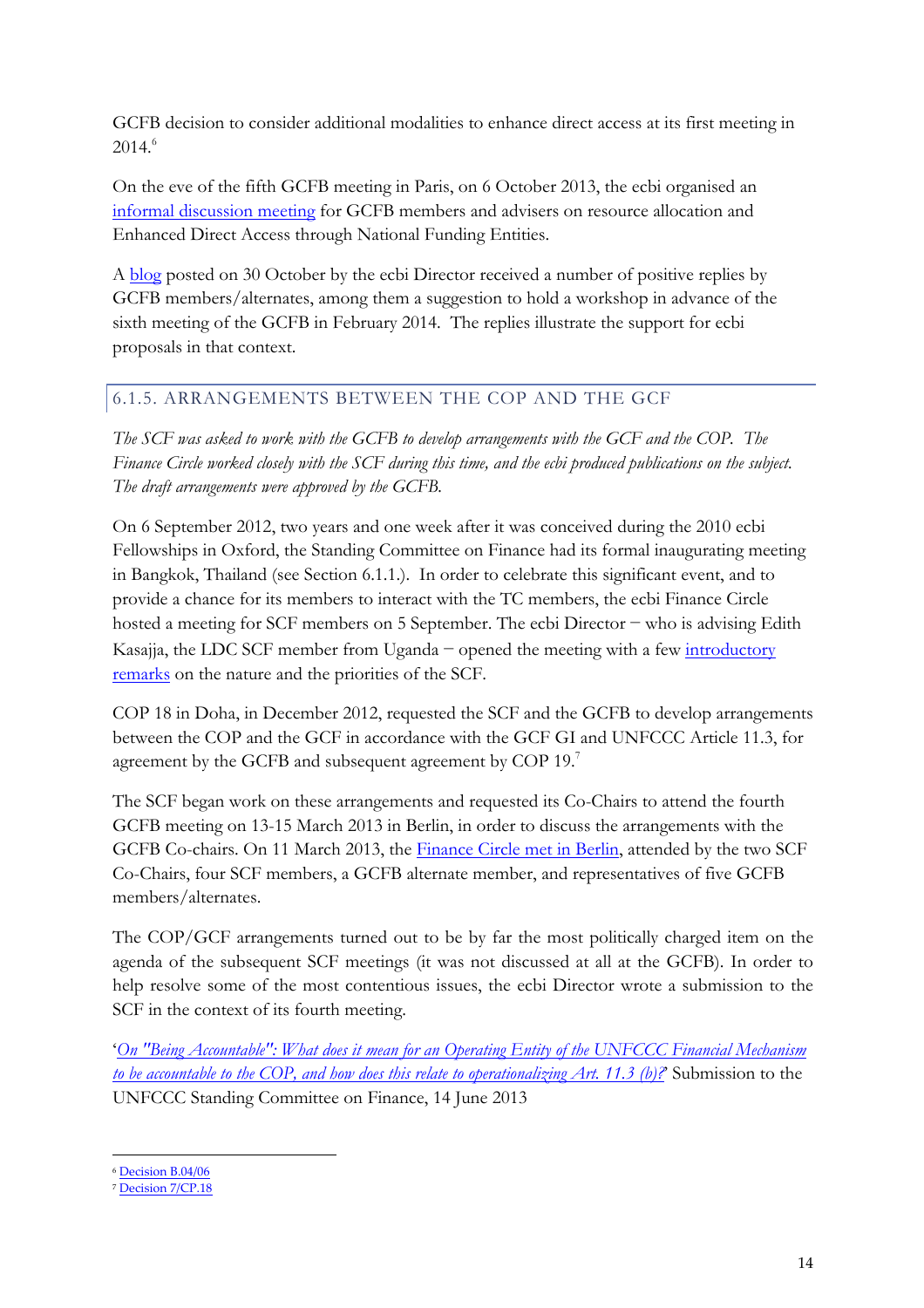The deliberations were intense and in the end got bogged down over the issue of how to deal with the task of developing modalities by which a particular funding decision may be reconsidered in light of the policies, programme priorities and eligibility criteria established by the COP, as required by UNFCCC Article 11.3.b. The next submission considered the debate on these modalities and the underlying issues and put forward a pragmatic proposal for compromise.

#### '*Metaphysics or Pragmatics? How to proceed with the Arrangements between the COP and the GCF?' Submission to the Standing Committee on Finance 22 August 2013*'

The draft arrangements by the SCF were approved without changes by the GCFB at its fifth meeting in Paris in October 2013, and COP 19 in Warsaw in November 2013. Although it is not possible to directly attribute impact, the sequence of events indicate that these publications have helped in fostering the compromise that led to the outcome.

# 6.1.5. THE UNFCCC WORK PROGRAMME ON LONG TERM FINANCE

#### *An ecbi-supported Finance Circle collaboration with the LTF influenced a COP decision.*

The ecbi has developed a relationship over time with the negotiators working on the UNFCCC Work Programme on Long-Term Finance (LTF). Yeb Sano, a negotiator from the Philippines and developing country Co-Chair of the LTF, attended the 2013 Fellowships and gave a presentation to the Fellows and the Oxford Seminar.

At COP 19 in Warsaw, in December 2013, the ecbi held a Finance Circle meeting in the first week of the session, in which Mark Storey, a negotiator from Sweden and developed country LTF Co-Chair, gave a brief overview of the LTF, which informed a discussion on how the work should be taken forward. There was a convergence of views at this meeting that the (technical) work of the LTF should be continued under the aegis of the SCF. Subsequently, this view was cemented in Decision -/CP.19.<sup>8</sup> As the ecbi-hosted Finance Circle meeting took place directly before Decision -/CP.19 was adopted, it is possible to infer that this meeting had a direct influence the outcome.

# 6.2. PARTICIPATING DEVELOPING COUNTRY NEGOTIATORS DEMONSTRATE INCREASED NEGOTIATION SKILLS

It was not within the scope of this evaluation to measure this outcome. The Training and Support Programme has however collected data against this indicator for Phase III of the programme, which is discussed in the output section (6) in this report.

# 6.3. LEVELS OF TRUST AND UNDERSTANDING OF NEGOTIATING POSITIONS BETWEEN PARTICIPATING NEGOTIATORS INCREASE

The evaluation found that this outcome was **achieved**

 <sup>8</sup> See para 11 in the LTF Decision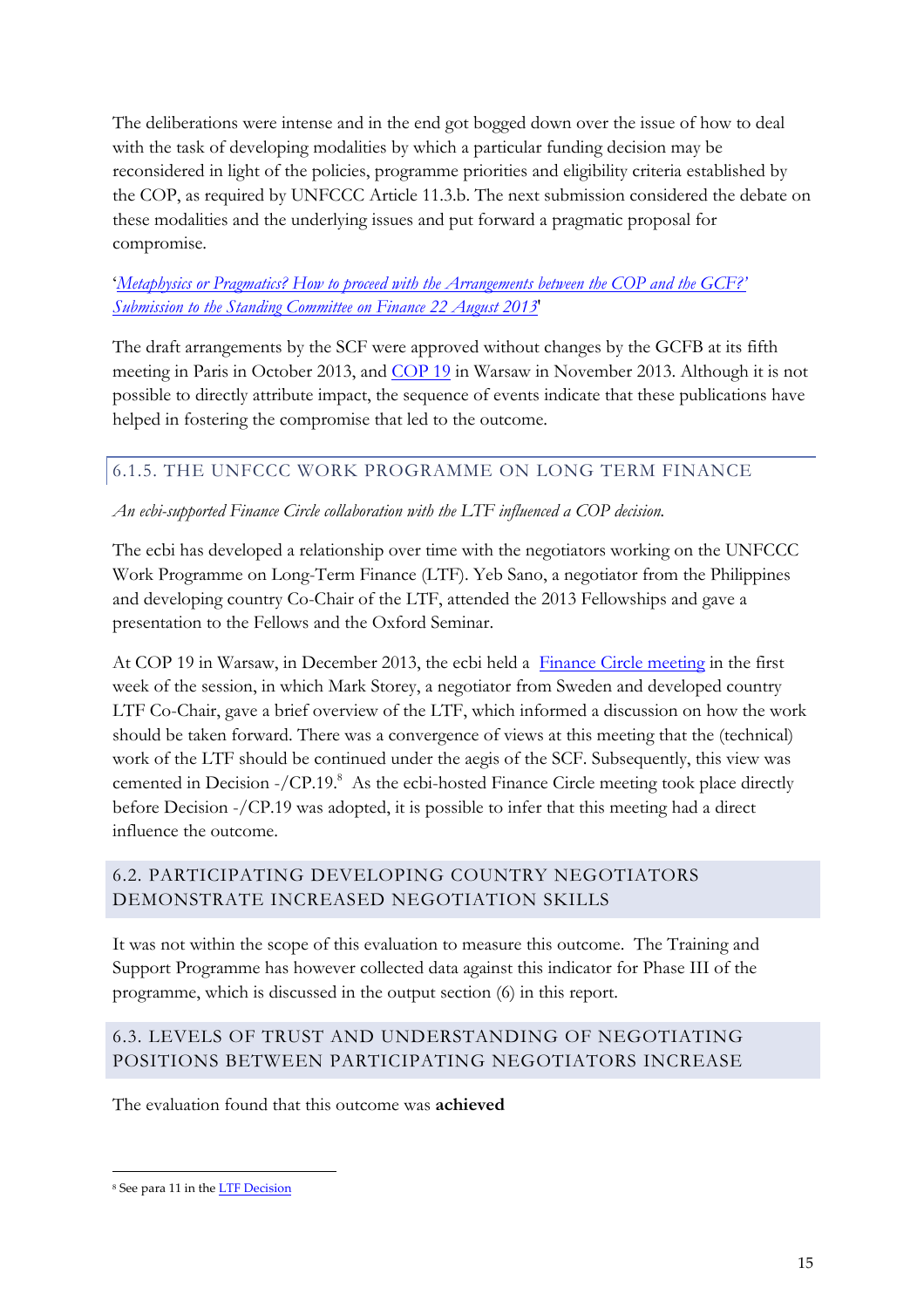78% of respondents to the 2012 and 2013 Oxford Fellowships and Seminar feedback forms responded positively to the question 'do you feel you have a better understanding of the climate change priorities of other countries?'. Many of the interviewees (and most of the Fellows interviewed) stated that participating in the Fellowships and Seminar allowed them to enter negotiations 'understanding others' perspectives'.

Trust-building was not explicitly measured by the Oxford Fellowships and Seminar feedback forms. Some developing country interviewees did directly reference trust building, however – and all who did so agreed that it was taking place. There are also further positive outcomes referenced by participants that could be seen as relating to trust building. It is through these that we can begin to measure how trust building is being manifest.<sup>9</sup>

In answer to the question 'what is the most important component of the Fellowships and Seminar', the highest number of responses related to 'informal and open personal interaction, building relationships with other negotiators, fostering friendships' in all of the feedback forms reviewed. As one interviewee put it, 'It makes a huge difference to strike a view with friends! I listen in a different way if I'm talking with friends, rather than just a negotiator. It's great value added'.

Many interviewees referred to speaking from a personal, rather than national, viewpoint as a benefit of the programme. Some Fellows specifically referenced engaging with a range of countries (not just other developing ones) as a positive outcome, indicating that North-South trust building is also occurring.

All of the above responses could be used as indicators that trust building is taking place.

The Oxford college venue was often cited as key to the success of this outcome. Most interviewees were able to state the advantages of the location, with some mentioning that it provided an academic and neutral slant to discussions, with others stating that 'it takes us away from the negotiating context', and 'it provides a setting where ideas are more important'. A few stated that the venue was not important, but that the venue would have to allow social interaction. A southern venue was also suggested as a possible alternative.

# 6.4. PARTICIPATING DEVELOPING COUNTRY NEGOTIATORS ARE BETTER INFORMED ON KEY CLIMATE CHANGE NEGOTIATION ISSUES

The evaluation found that this outcome was **achieved.**

On the feedback forms completed by all participants of the 2013 Oxford Fellowships and Seminar, 85% respondents reported gaining useful insights that would be useful for them in negotiations, with 59% also reporting gaining useful information.<sup>10</sup>

 <sup>9</sup> Trust building can be a difficult goal to measure, as it is a relatively intangible and subjective term. However it is possible to develop a set of indicators using the above responses from the participants themselves, and indeed the ecbi could utilise these terms in measuring this outcome in future evaluations.

<sup>10</sup> Feedback forms were also available from the Oxford Fellowships and Seminar 2012, and the Bonn Seminar 2013. However they did not pose this question for participants.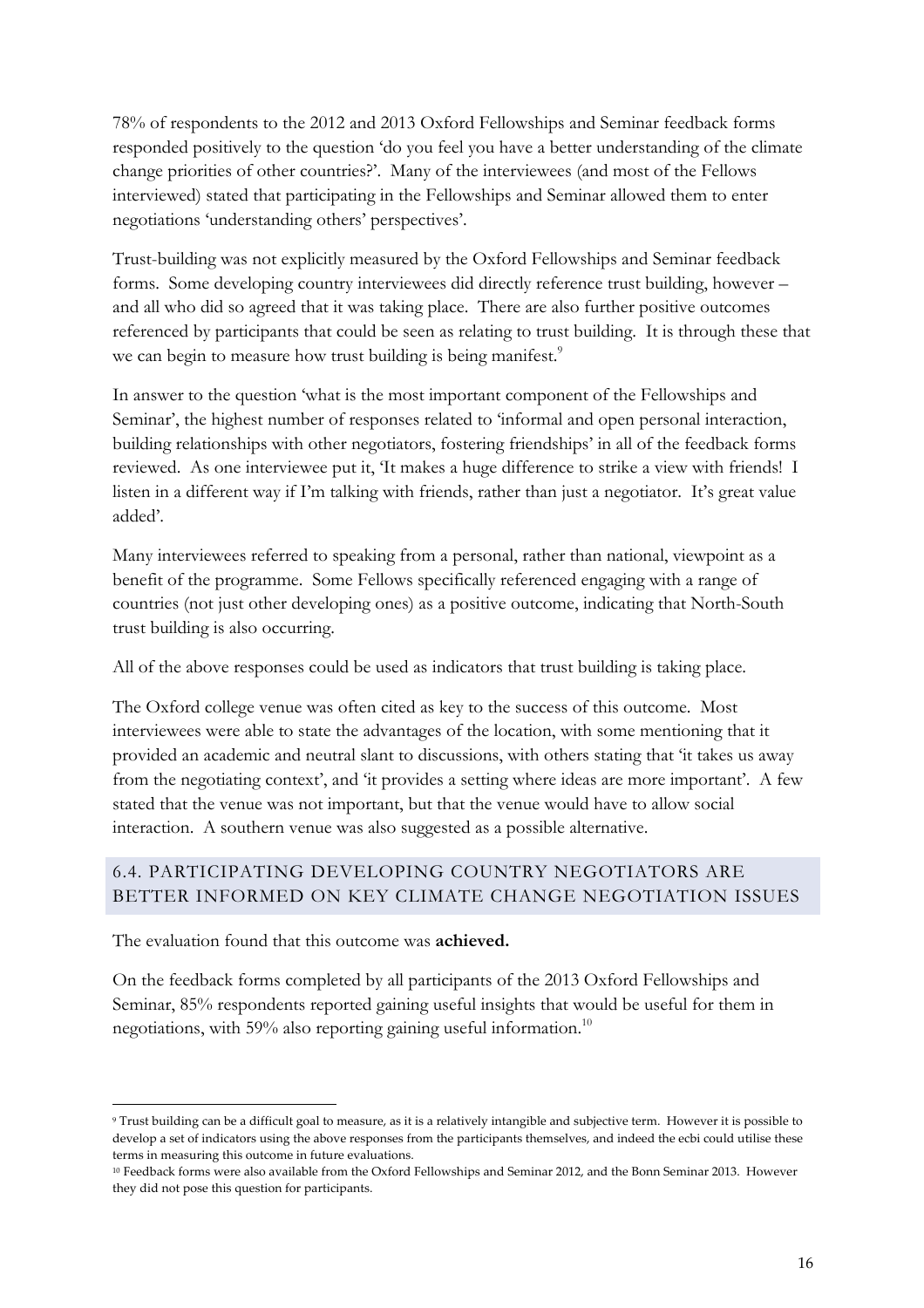In the key informant interviews, many interviewees made positive comments regarding the information gained as part of the ecbi programme. Of these, some referred to the broad range of topics being valuable in terms of gaining useful information, with others stating that participating in the ecbi programme meant the interviewee was able to enter negotiations better informed. In the words of one interviewee, 'the discussions that we are having today puts me up to speed for jumping into the negotiations well informed'.

Of the Fellowship interviewees who referred to the ecbi's publications, all stated that they found them useful and informative. European interviewees were spilt, with some saying that they did not read them – 'Managing information flow, I feel I have sufficient information. There is a sense that they are more useful for countries with less access, fewer resources. I am from a country where there's a lot [of information] on offer'. Other European interviewees found the publications useful.

Two European interviewees thought that some of the topics covered in the discussions and publications can be 'farfetched', which can 'radicalise that group [developing countries] away from a reasonable common ground'.<sup>11</sup> However these interviewees were positive overall in their assessment of the ecbi's activities.

#### 6.5. ADDITIONAL RESULTS AT OUTCOME LEVEL

The stated aims of the ecbi do not explicitly reference impact on the negotiations. However, as we can see from the results above, there are impact examples that can be attributed. Other results were also identified in the evaluation period where ecbi activities impacted on the negotiation process and wider thinking in the climate change community.

# 6.5.1. CDM SUPPORT FUND

In 2008, the ecbi published a paper co-authored by the ecbi Director and an ecbi Fellow entitled '*Implementing the Bali Action Plan: What Role for the CDM?*' The paper proposed that developed countries take on obligations to obtain a certain number of Clean Development Mechanism (CDM) credits, which are then retired, rather than used to offset developed country mitigation commitments. From this was developed the idea of a CDM support fund.

Following discussion between the Indian delegation and the ecbi, India put forward the idea of the CDM support fund at COP 18 in Doha, in 2012. The concept was then endorsed by the High Level Panel on the CDM Policy Dialogue, which put forward recommendations to a Ministerial Dialogue held later that day concerning the role of market mechanisms under the UNFCCC.<sup>12</sup> This is likely to be a significant step in furthering the concept in the negotiation process.

<sup>&</sup>lt;sup>11</sup> Although the interviewees did not specify, the context suggests this comment refers to the LDC paper series, where LDC participants themselves generate the discussion topics, as outlined in section 4 above.

<sup>&</sup>lt;sup>12</sup> 'Quantity Performance Payments by Results: Operationalizing enhanced direct access for mitigation at the Green Climate Fund', Müller, Fankhauser and Forstater July 2013.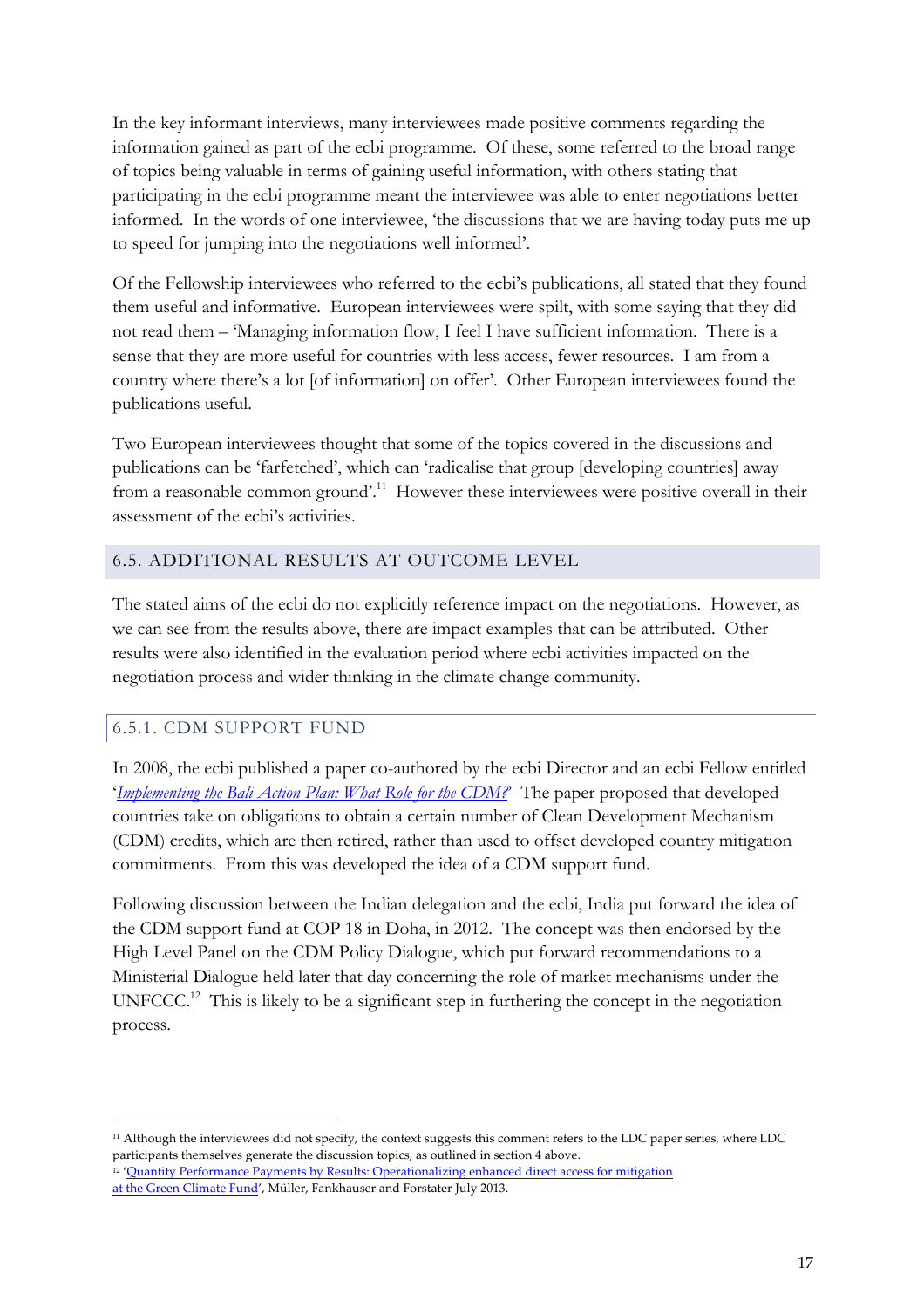## 6.5.2. CROWDFUNDING FOR CLIMATE CHANGE

In 2013, the ecbi invited one of their Fellows to produce a joint Policy Brief with an external climate change specialist on utilising 'crowdfunding' for climate finance at the local level. Following this paper, the two authors produced a proposal based on the concepts it covered. This proposal won the prestigious MIT Climate Co-Lab Popular Choice Award.<sup>13</sup> The impact of this process is not easy to verify within evaluation period, but is possible that we will see a longer-term effect of these concepts being popularised.

## 6.6. RESULTS FROM PHASE I AND II

The Terms of Reference of this evaluation are to include longer term results of the initiative. Therefore, these examples of results from Phase I and II, are also included (except results from the Training and Support Programme). They are taken from the ecbi report '*Accomplishments: Testimonials by ecbi participants on Phase I & II Outcomes and Impacts, January 2011*'.

6.6.1. The International Air Passenger Adaptation Levy (IAPAL) was discussed in the 2006 Fellowships and was subsequently submitted to the COP by the LDC Group.

6.6.2. The governance and architecture of the Adaptation Fund were discussed in the Fellowships of 2006 and 2007, leading to two Policy Briefs by Fellows (2006 and 2007) which were instrumental in forging the compromise that led to the adoption of the Adaptation Fund at CMP 7 in Bali, in 2007.

6.6.3. There were two meetings of the ecbi Finance Circle in November 2010 during COP 16 in Cancun. The discussion was mainly about how to establish the GCF, focussing on the idea of a "Transitional Expert Panel" (as put forward in an ecbi Policy  $Brie<sup>4</sup>$ ), to be convened by the UNFCCC Secretariat. In the outcome of the COP, the Cancun Agreements, the Secretariat was requested to convene a *Transitional Committee* for designing the GCF.

#### **7. PERFORMANCE AGAINST OUTPUTS**

7.1. Data for performance against output indicators for the Sida-funded element of this programme are available in the ecbi Annual Reports for financial years 2011/12 and 2012/13. These Reports have already been submitted to the donor so will not be detailed here.

According to the Annual Progress Reports, the ecbi has **met** these indicators for the evaluation period.

7.2. The Training and Support Programme is not currently funded by Sida and is therefore not within the scope of this evaluation. However, for completeness this evaluation has also examined data provided by IIED on performance against indicators for the Training and Support Programme. The indicators are as follows:

 <sup>13</sup> http://climatecolab.org/community/-/blogs/2012-2013-climate-colab-contest-winners?\_33

<sup>14</sup> http://www.oxfordclimatepolicy.org/publications/documents/FinanceAfterTianjin.pdf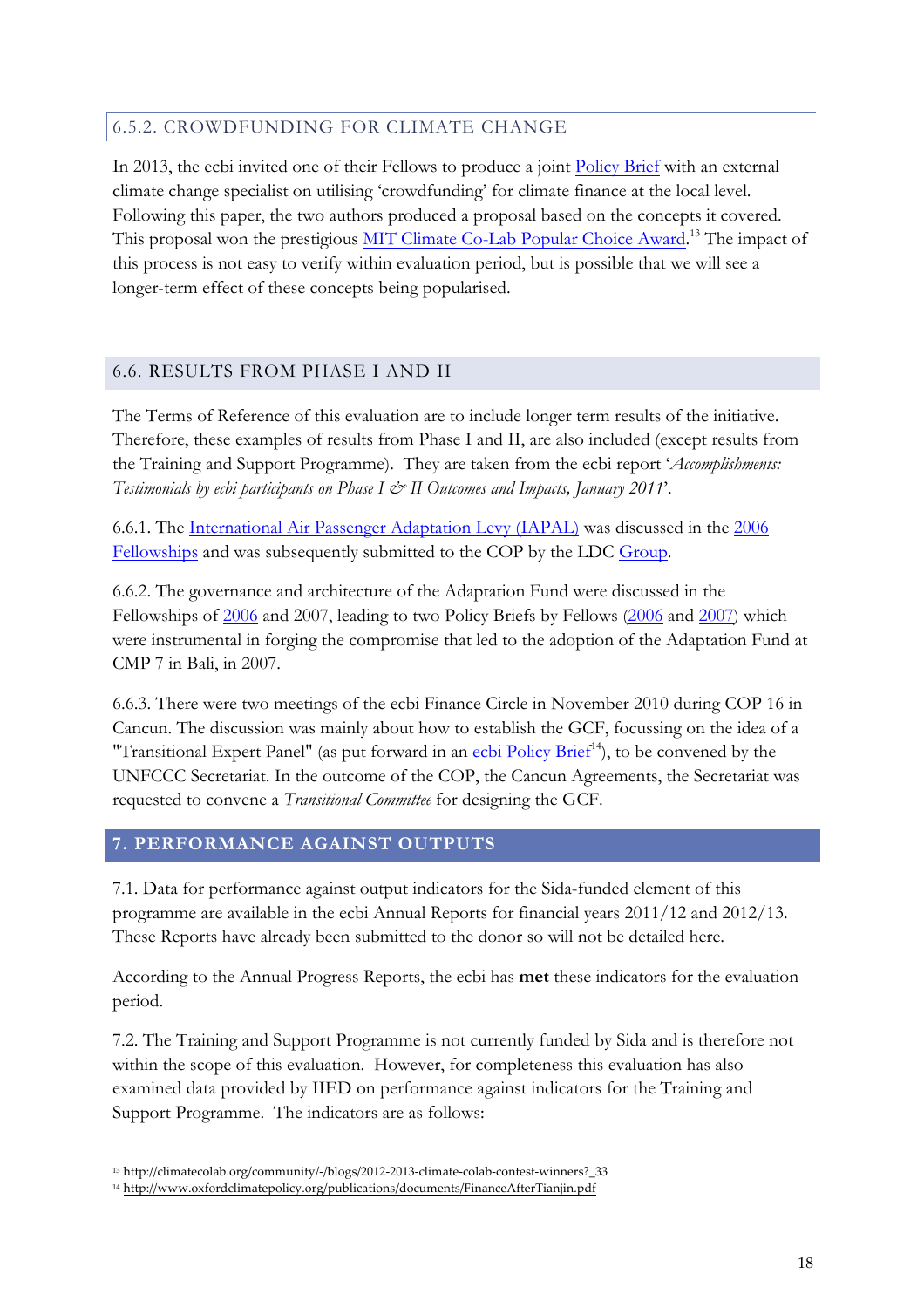- At least 150 negotiators, at least 25-30 line ministry representatives attend
- At least 15-20 parliamentarians are trained over three years
- Average feedback score at least 'useful'

During the evaluation period, 204 negotiators attended ecbi workshops. Information was not available on the profile of these attendees. All participants scored the overall workshop as 'adequate' or above. (The option of 'useful' was not provided on feedback forms). Therefore with the data available, the Training and Support Programme is found to have **met** its output indicators.

## **8. ADDITIONAL EVALUATION CRITERIA**

This evaluation also assessed the Sida-funded elements of the ecbi programme against the additional OECD DAC criteria of relevance, effectiveness, efficiency and sustainability as per Sida evaluation requirements, which are discussed below. The evaluation also assessed gender, as the ecbi has a specific indicator relating to gender. Finally, following a concern raised by Sida, the evaluation also considered the selection of participants at the Fellowships and Seminars.

#### 8.1. RELEVANCE

The evaluation found that the ecbi is meeting a need not met by other climate change initiatives.

Most interviewees were able to give a positive example relating to relevance. No interviewees felt that the ecbi programme duplicated other efforts in the sector – other initiatives were discussed, but none were felt to address the needs met by the ecbi.

Various reasons were given as to why the ecbi occupied a unique position amongst climate change initiatives. Some of the interviewees felt that other initiatives pushed a specific agenda, whereas the ecbi did not. As one Fellowship interviewee stated, 'Other groups try to get involved… [and] if we try to set boundaries it's difficult. I think the ecbi and Benito have already set their own boundaries on how they want to work. You don't feel he's in your space as a delegate'.

A similar amount of interviewees mentioned that the ecbi's policy of open discussion as a key part of its unique position. Some also stated that they chose to participate in the ecbi over other initiatives because they trusted in the ecbi's accuracy and integrity. When unpacking this accuracy and integrity, commonly given examples were 'they do not cross the line', 'open discussion, reflected in documents produced', and 'they have been in the negotiations since the beginning'.

#### 8.2. EFFECTIVENESS

The effectiveness of the ecbi has been discussed in the achievement of outcomes above. As effectiveness is hard to measure in this kind of initiative, perception of effectiveness could be used as a proxy indicator.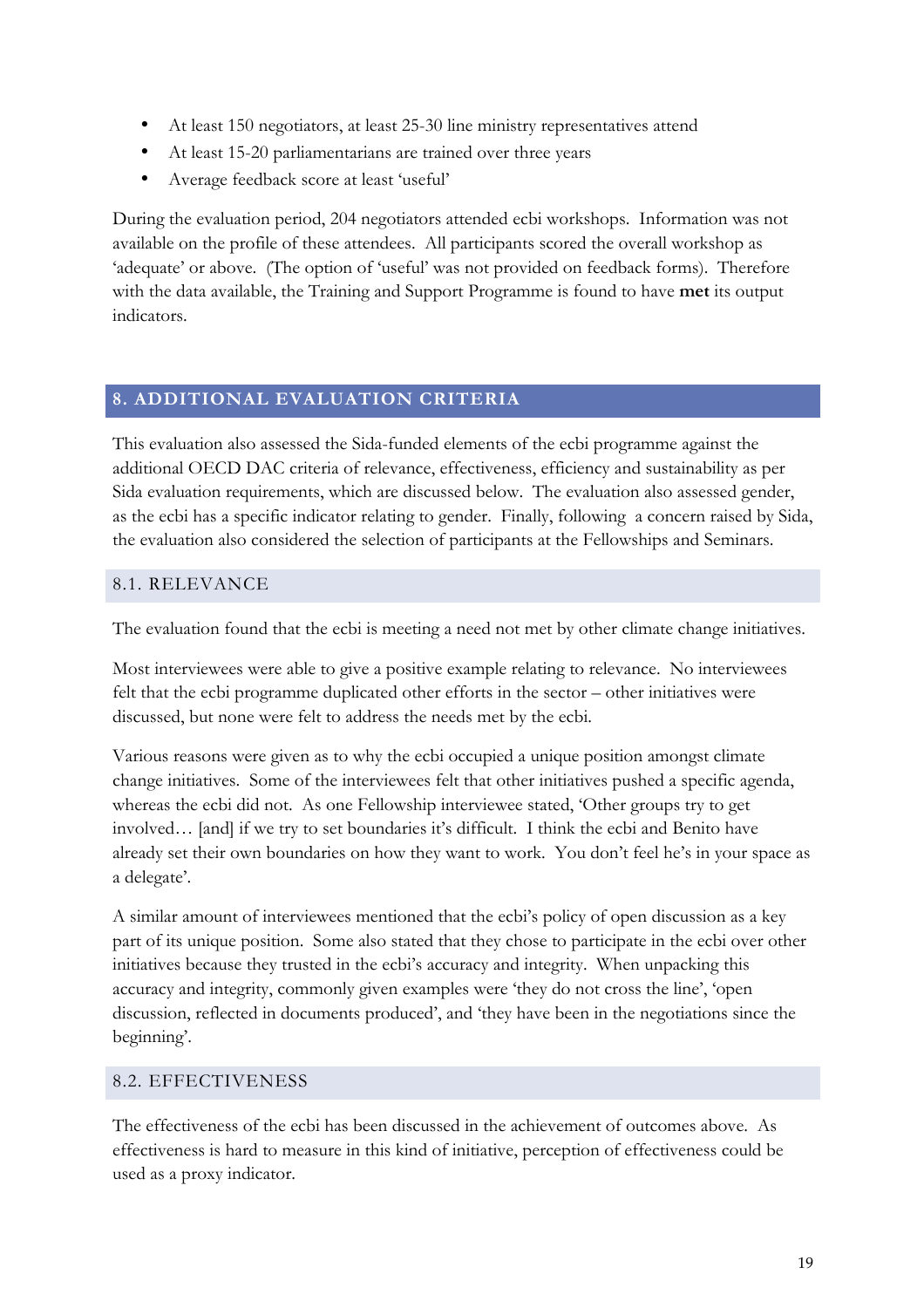Many interviewees thought that the ecbi meetings and publications moved ideas forward in the climate change negotiation process. A few stated explicitly that they thought the ecbi had direct impact on negotiations, particularly on finance decisions. Only one interviewee felt that the programme did not 'move the substance of the negotiations along', but that 'the primary added value is spending time together, engaging informally, the discussion in the seminars and accompanying events together'.

#### 8.3. EFFICIENCY

The ecbi was praised for its efficiency by many stakeholders in the course of the evaluation. In the 2012 and 2013 Oxford Fellowships and Seminar feedback forms, 70% respondents rated logistics as being 'excellent/perfect' or 'good/great'.15

In comments on process, many interviewees made positive comments about the organisation and structure of the Fellowships and Seminars. Good quality of content was mentioned second most frequently in comments about process. One interviewee summarised this with their succinct statement 'I must say, I'm impressed with the organisation'.

No negative comments were made regarding efficiency, although a few interviewees thought the moderation of the Seminar discussion should have been stronger, despite the addition of a facilitator.

#### 8.4. SUSTAINABILITY

Sustainability looks at the extent to which benefits from an intervention will be maintained at an appropriate level after the end of the project. From interview responses, it seems likely that relationships developed as part of the ecbi programme will continue to benefit participants after the end of the intervention (see section 6.3 on trust building in Outcomes).

However the context for the work of the ecbi is time bound, therefore conventional sustainability considerations don't always apply. The rapidly evolving environment means that new discussion topics constantly arise, and negotiator turnover requires that Fellowships and Seminars need to be held on at least an annual basis.

Respondents who referred to the issue of sustainability strongly stated the need for the initiative to continue till at least 2015. In the words of one, 'It's crucial for an organisation like this to help up to 2015'.

#### 8.5. GENDER

The ecbi's stated objectives on gender are:

• Initiating collaborations with other similar efforts such as the Women Delegates' Fund (a project of the Global Gender and Climate Alliance, implemented by the United Nations Development Programme and administered by the Women's Environment and

<sup>&</sup>lt;sup>15</sup> The 2013 Bonn Seminar feedback form did not contain a question on logistics/organisation.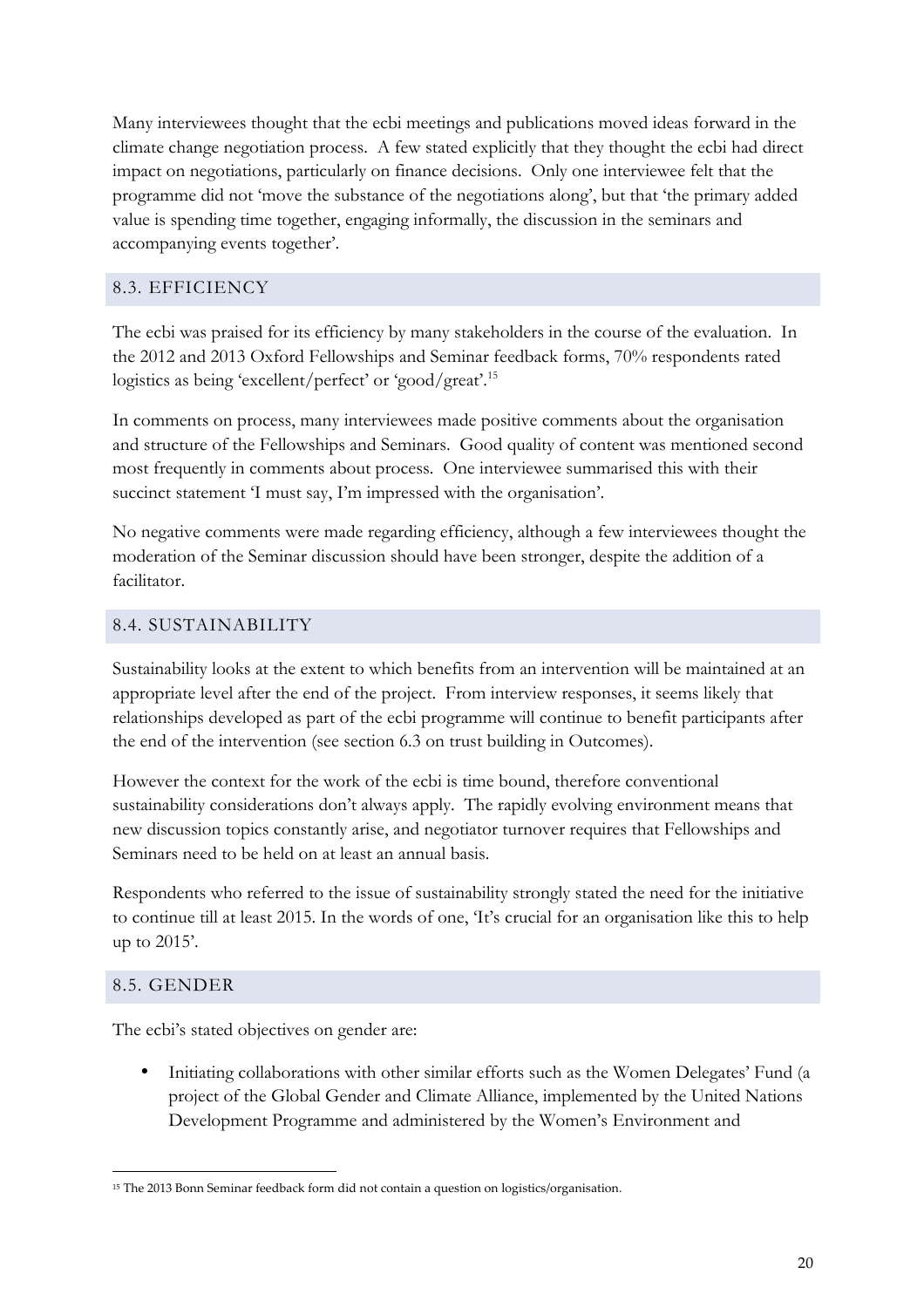Development Organization), which funds the participation of women delegates in the climate negotiations and provides training in negotiations, media and communications;

- Inviting gender experts to the Fellowships and ecbi Seminars, to underline the importance of including women at every stage; and
- Ensuring that the gender element is sufficiently highlighted in its policy discussions and briefs, particularly when advocating on issues such as the formulation of expert committees and groups related to the climate negotiations; and on the disbursement of climate finance for implementation.
- The ecbi has initiated collaboration with the Women's Environment and Development Organisation (WEDO). A representative from the organisation made a presentation on gender issues at the 2013 Oxford Fellowship. The gender element is also highlighted in policy discussions at the Fellowships and as part of the LDC Paper Series. One of the members of the LDC Series Editorial Board is a member of WEDO.

In addition, the ecbi reports on gender in its ecbi Annual Reports. For the purpose of these reports, the ecbi has developed the following indicator for women's representation in its programme:

• ecbi activities have a greater percentage of representation by women than the current 12- 15% of the Heads of Delegation at the COP

As outlined in the 2013 Annual Report, the proportion of women elected to attend the Fellowship in 2012 far exceeded the current proportion of all Party delegates, by more than 100%. Representation by women in both the Oxford Seminar and the Finance Circle also surpassed this.

For the purpose of this evaluation, more detailed data was provided by the ecbi for the Oxford Fellowship Colloquiums in Phase III.<sup>16</sup>

 $\overline{a}$ 

<sup>&</sup>lt;sup>16</sup> The Administrator states: 'Gender data has not been a reporting requirement, and so has not historically collected. However, six months ago I requested that a new field be added to our database, so that this information is now being collected. The database numbers well over a thousand, and it is not always possible to ascertain members' gender from their names, given that the database comprises an international network. Where possible, gender is being assigned to members, currently on an adhoc basis, and gender data is being incorporated into the monitoring system going forward. It is difficult for me to provide accurate gender data for the Bonn Seminars, as the participant list did not record gender. This information will be collected in future. As I was present at the past three ecbi Oxford Colloquiums, it is, however possible to analyse the attendance with confidence'.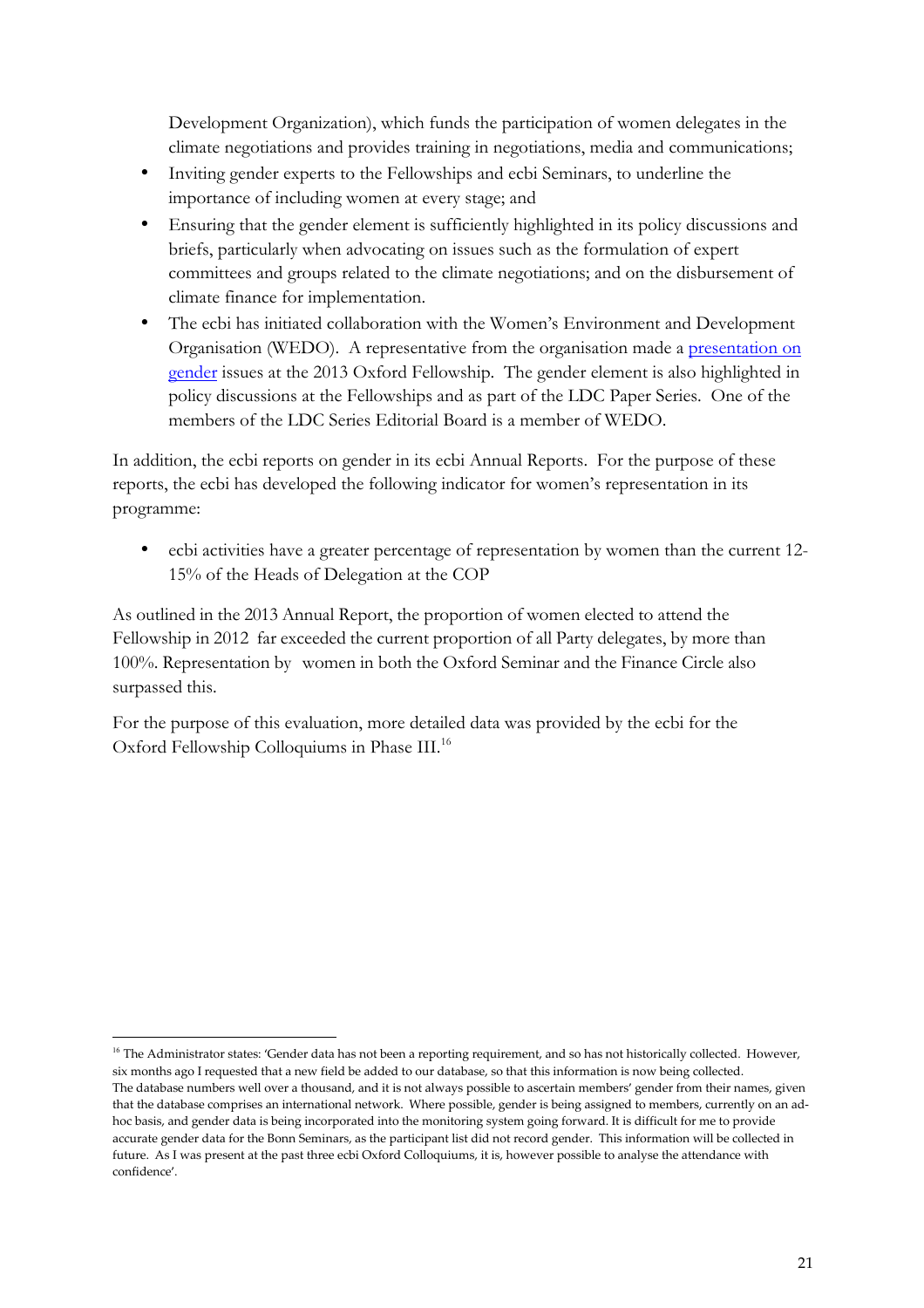|                     | Male<br>participants | Female<br>participants | Total<br>participants | $\%$ Male<br>participants | $%$ Female<br>participants |
|---------------------|----------------------|------------------------|-----------------------|---------------------------|----------------------------|
| 2013 Fellowship     | 13                   | 3                      | 16                    | 81                        | 19                         |
| 2013 Oxford Seminar | 24                   | 7                      | 31                    | 77                        | 23                         |
| 2012 Fellowship     | $\overline{Q}$       | $\overline{2}$         | 11                    | 82                        | 18                         |
| 2012 Oxford Seminar | 20                   | 4                      | 24                    | 83                        | 17                         |
| 2011 Fellowship     | 3                    | 7                      | 10                    | 30                        | 70                         |
| 2011 Oxford Seminar | 10                   | 8                      | 18                    | 56                        | 44                         |

As is evident from the table above, the gender balance at these events fluctuates, although women's participation always exceeds the 12-15% benchmark. This fluctuation is likely due to the range of considerations in terms of selection and logistics that influence attendance at ecbi events. This is discussed further in the Recommendations Section 10.3.

This evaluation also identified some unintended impacts related to gender in the ecbi programme, which are detailed here. These impacts were noted by two different interviewees.

The ecbi model allows women to participate on a level playing field to men – provides briefing and support that is not accessible due to time commitments in the home. A Fellowship participant commented that 'For female negotiators it's more difficult. I get home, I'm with the kids. Then I get on the plane again, now I'm reading the documents. For a female negotiator, the playing field is even less level… it's hard for them to prepare for something like this'. [So the ecbi fulfils that for you?] 'Yes it does. It really does'

The Seminar helps build relationships with male negotiators that might otherwise be difficult due to perceived cultural barriers. A European Seminar participant noted that 'Between a younger woman, (if I may call myself), and older men from a more patriarchal society, it [attending the Seminar] makes it easier, to approach each other.'

#### 8.5. SELECTION OF PARTICIPANTS

The ecbi has the following procedure for selecting participants for its Fellowships and Seminars:

#### **Fellowships**

In order to maximise the impact of the Fellowships (designated for senior developing country negotiators), the aim is to attract (i) chairs of UNFCCC bodies, such as subsidiary bodies, regional and interest groups, and (ii) senior representatives of the BASIC countries. For this reason, the Head of the Fellowship Programme will select Fellows based on nominations/recommendations from

- BASIC (up to two Fellows): relevant governments
- Africa, LDC, SIDS (two Fellows each): respective Group Chairs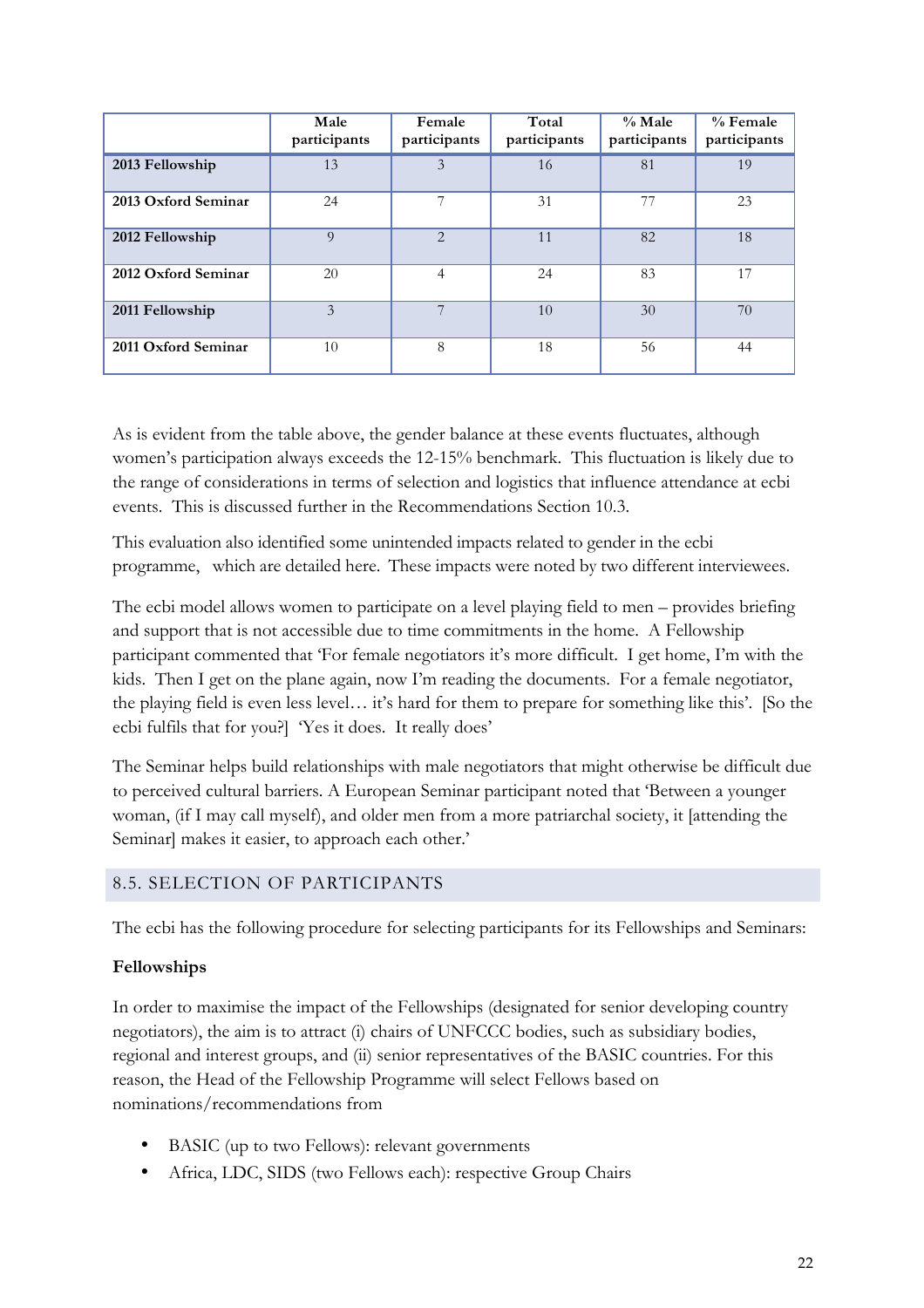• Others: Executive Committee

#### **Seminars**

European participants in the Seminars are not refunded for travel expenses or provided with a daily subsistence allowance. Participation can therefore be open-ended, within the specified target group (for instance, all members of the Finance Circle can attend the Finance Circle seminars, and the Oxford Seminar is open to all senior European negotiators). If there are more expressions of interest than spaces, then the Head of the Fellowship Programme selects the participants with the guidance of the Executive Committee.

In addition to the above, the ecbi also states it has a policy not to try to invite the same participants too often.

From the ecbi database, it is possible to make the following analysis. The figures refer to attendance at all the ecbi Bonn Seminars, and all the Oxford Fellowships and Oxford Seminars from Phase III of the initiative (*n*=126). Where Fellows attended both the Oxford Fellowship and Seminar in the same year, this was classed as a single attendance, as the Seminar immediately follows the Fellowship.

| Number of events attended  |     |     |    |    |    |       |    |
|----------------------------|-----|-----|----|----|----|-------|----|
| Percentage of participants | 70% | 19% | 5% | 5% | 0% | $1\%$ | 1% |
|                            |     |     |    |    |    |       |    |

When asked about the composition of attendees ('were the right people in the room'), interviewees were positive. All stated that the composition was good, except one who stated 'it's not optimal but it's the second best you can find'. A few interviewees suggested countries that it might have been useful to have attend (particularly Brazil and the US), but none mentioned any issues relating to first time or repeat attendance.

When asked for general recommendations in the interviews and on feedback forms, two participants suggested that more 'fresh faces' should be brought in. However other than this, the issue was not raised by respondents as a concern – having senior figures and good representation of key groups seemed to be more significant.

The balance of participants is discussed further in Section 10, on recommendations.

# **9. ENABLERS AND CHALLENGES**

To assess the enablers and challenges that impact on the ecbi's delivery of their programme, the evaluator asked key ecbi members/ stakeholders to undertake a strengths, weaknesses, opportunities and threats (SWOT) analysis, and checked this against other findings.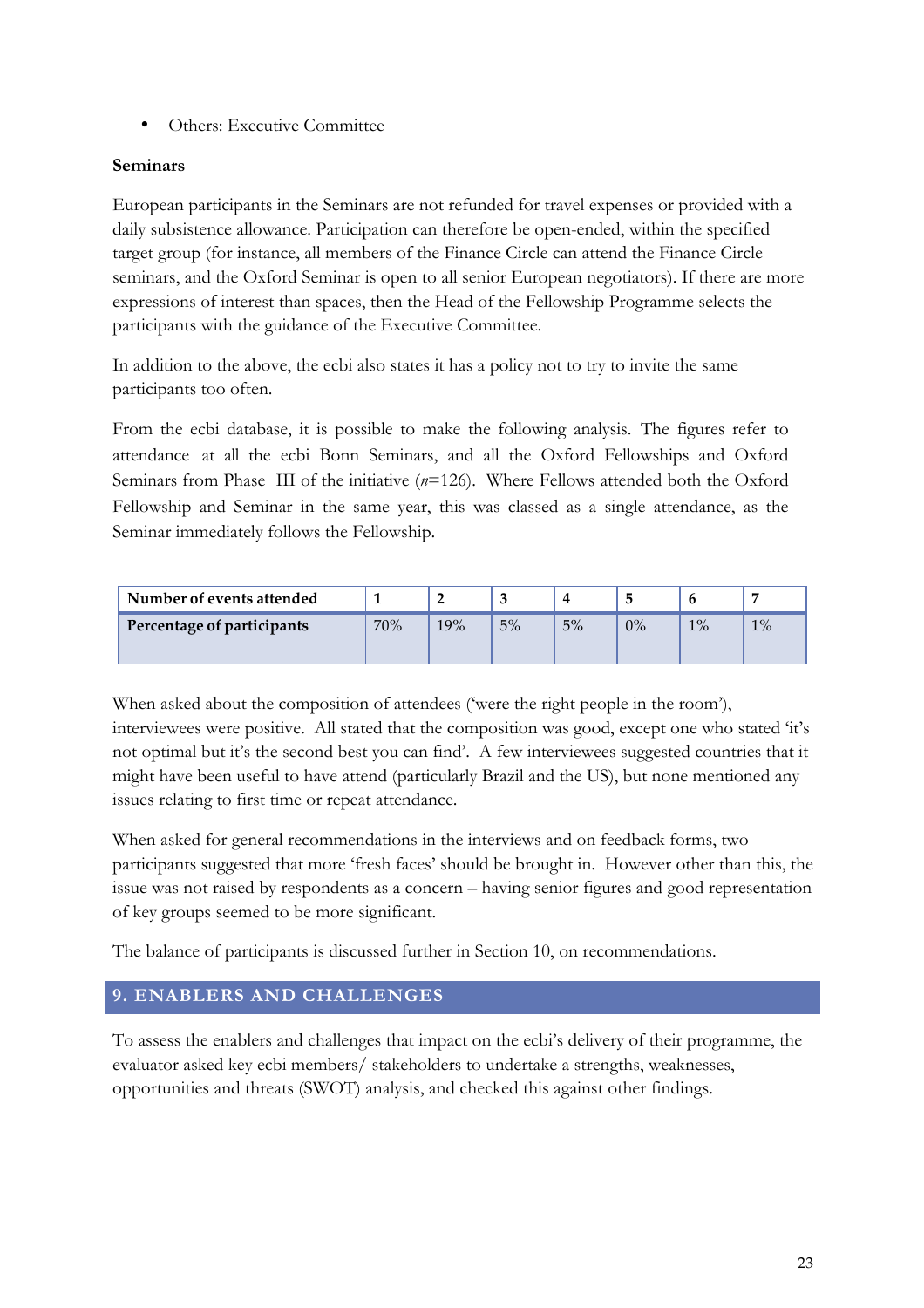#### 9.1. ENABLERS

Internal enablers cited mostly related to the principles of the organisation. Impartiality, and the participants-led approach were mentioned, which stakeholders felt had led to participants developing trust in the organisation (echoed by interviewees in Section 8.1).

In terms of processes, a rapid sign-off process was credited with allowing the ecbi to position itself ahead of the crowd on the hot topics of the negotiations. 'Compared with large organisations, we try to keep the process nimble. We do follow due process but we are quick'.

The ecbi has now been operating for eight years, and some stakeholders referred to the capital that has been built over this time. This is seen to have has led to both increased trust in, and credibility of, the ecbi by external stakeholders, but also the increased influencing ability of the participating groups. As one interviewee explained, 'The ecbi has evolved over time. They were initially helping a vulnerable group of countries. It's now less about capacity building, more about capacity utilising… the LDC Group has become a major player'.

#### 9.2. CHALLENGES

The most commonly cited challenge was the funding environment. The ecbi is addressing this by researching funding opportunities and developing proposals.

Negotiator turnover was also mentioned by some key stakeholders – the organisation invests in developing capacity of participants, and building relationships, only to find that they are moved to different positions either within or externally to their governments. There is little that can be done about this other than acknowledging it as a risk in programme planning.

The ecbi Director as an individual was frequently cited as a strength of the organisation. This, however, could be seen as a potential risk to sustainability. Of the six interviewees questioned in more detail, four thought that though the Director was valuable, the organisation could continue without him. Two thought they 'couldn't see anyone else doing it'. This issue is addressed further in Section 10, on recommendations.

#### **10. RECOMMENDATIONS**

The ecbi often works in an intuitive, relationship-focused manner, and this has been successful in creating a unique environment in which trust building can thrive. However, the evaluator believes it is possible and indeed necessary to document the framework of its approach, and its successes and failures. The evaluator believes this would be possible without losing the unique approach of the programme. Better documentation of the approach taken will enable the organisation to demonstrate its impact to its donors and supporters, and capture the key elements of its operational model to ensure sustainability and replication where necessary.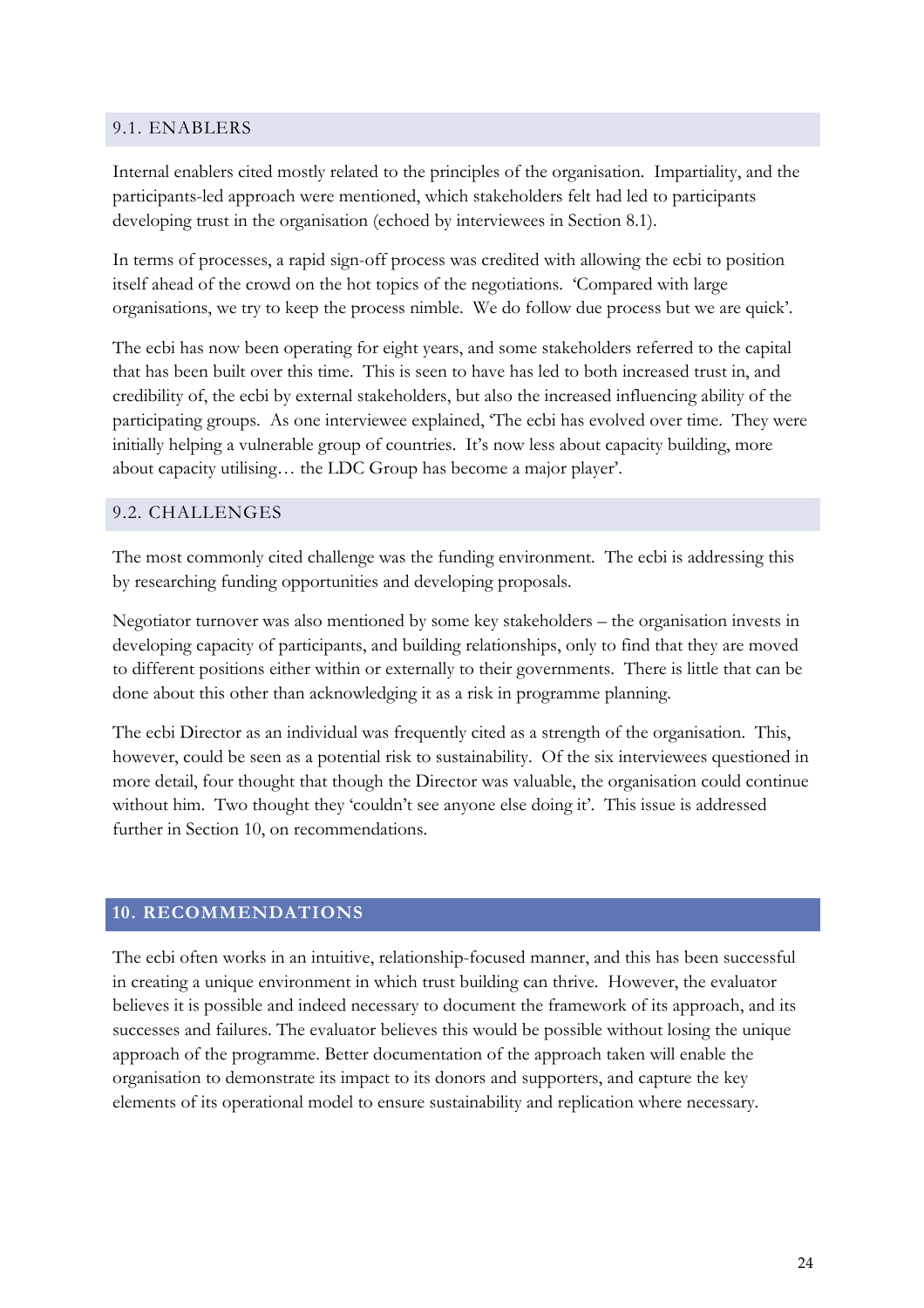#### 10.1. OPERATIONAL MODEL

Bring together all the documentation on the operating model (particularly for the Fellowships and Seminar model) to outline what framework of principles and approaches underpin the ecbi activities to make them unique. This report has already attempted to begin this process with the principles listed in the Operating Model section (4), but could also include points such as:

- How participants are selected;
- What is considered the ideal composition of participants to succeed;
- How ground rules are agreed and implemented;
- Participatory, Fellow-led facilitation approaches;
- The structure by which Fellows chose discussion topics then present to developing and developed country stakeholders at the Seminar; and
- Other components considered essential to the success of the programme.

This could be developed in the form of a case study, or similar learning resource. This then serves as a learning tool both internally, in the event of staff turnover, and externally to demonstrate the ecbi's unique approach to donors and other stakeholders.

Particular attention should also be paid to succession planning, in the event that the ecbi Director leaves his post. The ecbi should consider what specific skills and approaches he brings to the role that enable the organisation's success, how these might be replicated, and how to mitigate the possible risks adherent to operations should he leave.

#### 10.2. MONITORING AND EVALUATION

The ecbi's monitoring approach focuses on the proxy indicator of attendance at Fellowships and Seminars, output indicators of attendance, and examples of impact on negotiations. To complete the picture, the ecbi also needs to gather data on trust building, and efficiency – asking the question, is the current model the only way to achieve success.

In terms of impact examples, the organisation should continue to collect examples as it already does, concentrating on timelines, and what the specific contribution of ecbi is, particularly whether this is the contribution of Fellows or ecbi staff. The ecbi should also consider redrafting its aims to include impact on negotiations and thinking in the climate change community, so results against this can be better measured and demonstrated.

The ecbi should also consider developing its monitoring tools to be more closely aligned to the outcomes suggested by this evaluation – particularly in feedback forms at events. It would also be useful to develop indicators for the outcomes defined in the Theory of Change in this document.

Stringent collection and storage of data is already beginning to happen, and should continue, using databases that are usable and accessible in the event of staff turnover.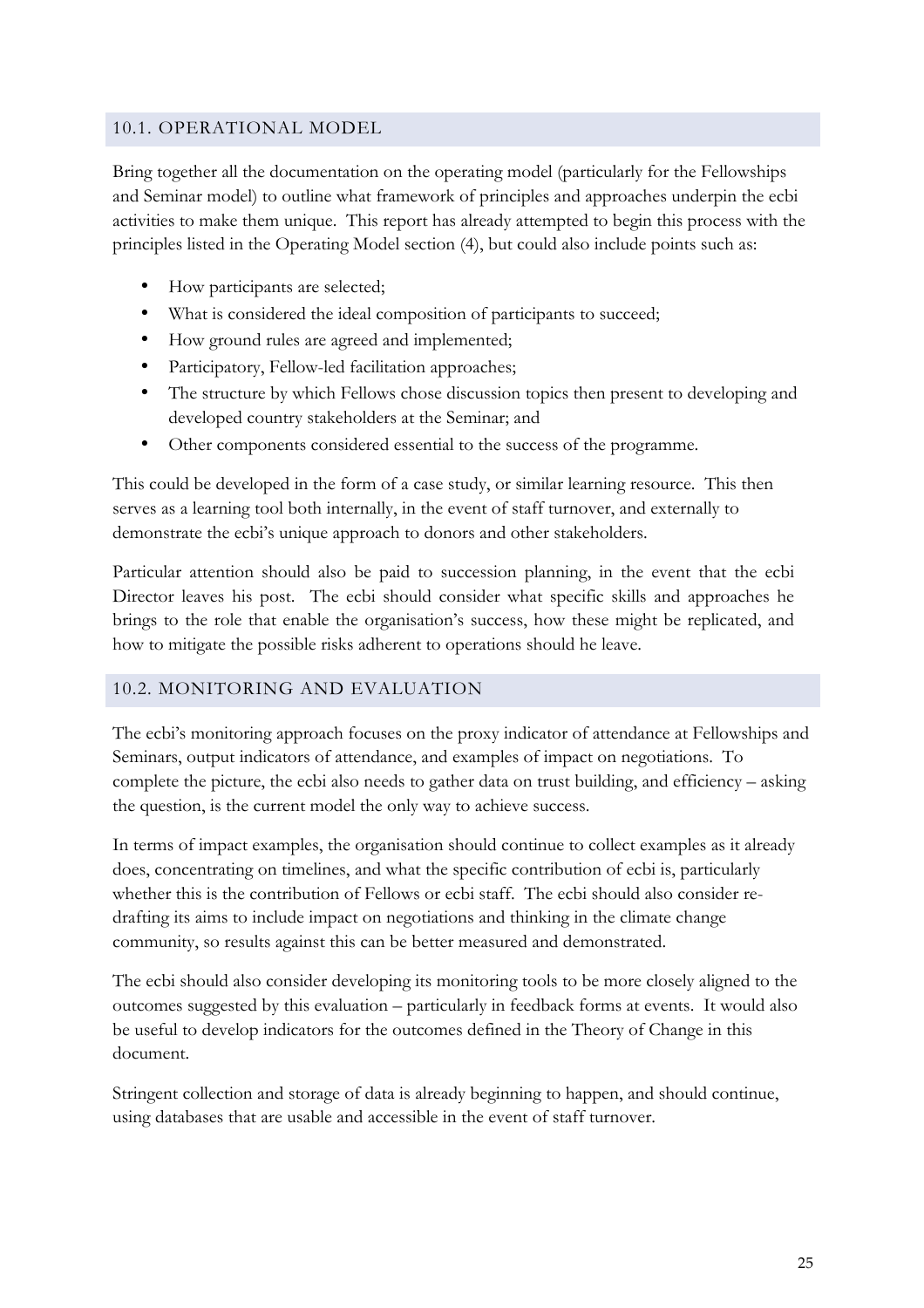#### 10.3. COMPOSITION OF FELLOWSHIPS AND SEMINARS

Achieving a balance of participants at events is always a challenge. The ecbi should consider the percentage balance for optimum participation of new and repeat attendees. This obviously needs to be balanced against other considerations such as participation of essential stakeholders and groups, indicators that have already been committed to, and particularly gender balance – overlaid by the complex issue of who actually responds to invites, whether respondents can then gain visas, and other practical issues.

#### 10.4. PARTICIPANT FEEDBACK

ecbi programme participants were invited to share recommendations both in the feedback forms, and through the key informant interviews. There were no strong trends observable in the recommendations. The most frequently made recommendation (made by ten interviewees and feedback form respondents, of a total of 53) was to go a little deeper into subjects in the fellowships – being more selective in choosing the topics to discuss, favouring depth over breadth.

Other recommendations that were made by a few respondents included bringing in non-European developed country participants (Canada, US, Australia<sup>17</sup> and Brazil were all mentioned), and involving developing countries more; for example trying to meet in a developing country, or bringing in scholars/presenters from African Universities.

<sup>&</sup>lt;sup>17</sup> NB. These three countries are not included in the ecbi's mandate.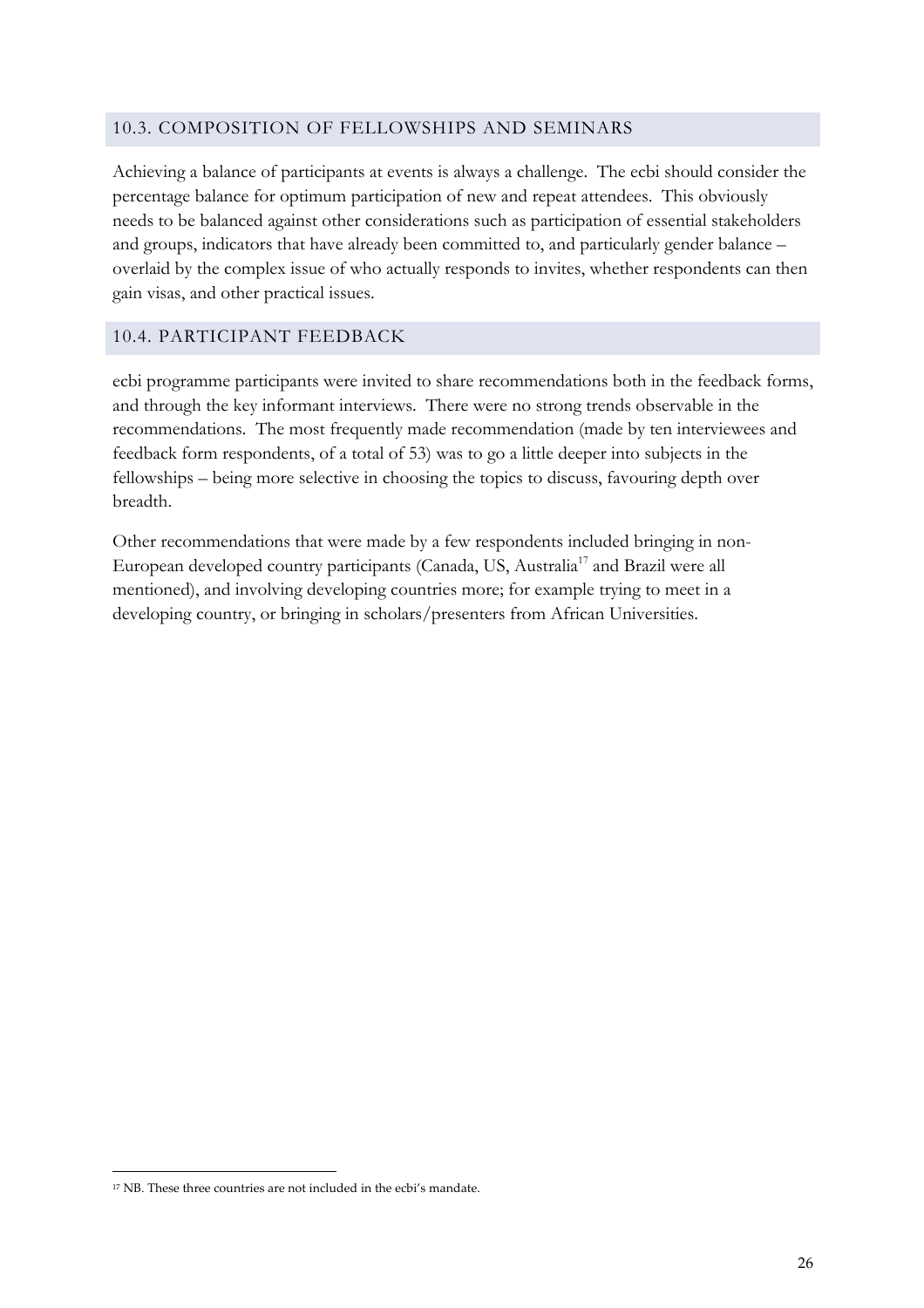#### **11. ANNEXES**

#### ANNEX 11.1. TERMS OF REFERENCE FOR THE EVALUATION

#### INTRODUCTION

The European Capacity Building Initiative (ecbi) is an initiative for sustained capacity building in support of international climate change negotiations. The ecbi aims to promote a more level playing field between government delegations to the international climate change negotiations, and to facilitate mutual understanding and trust − both between European and developing countries and among the developing countries.

A key limitation of the UN climate change negotiations is the lack of a level playing field between delegations, both North-South, and South-South. Other major obstacles to successful outcomes are mutual misunderstanding and lack of trust, particularly between industrialized and developing countries.

The ecbi is aimed at overcoming these limitations and obstacles through a number of capacity and trust building activities, subsumed under three institutional units:

- a primarily trust-building *Fellowship Programme*, providing a platform for an informal (high level) exchange of views and ideas;
- a *Workshop Programme* to enhance negotiating skills; and
- a *Publication and Policy Analysis Unit* that provides open, general briefings to more focused and confidential analyses at the request of individual countries.

The pilot Phase I of the ecbi was launched in May 2005, followed by a second 'proof of concept' Phase in 2008. Phase III was launched in 2011 for a duration of 4 years

While strongly subscribing to the capacity building goals listed above, ecbi goes a step further. It is not just a capacity building initiative *for* developing countries – it is also an initiative for building trust *by, for* and *between* countries in Europe and the developing world. ecbi aims to engender the essential element of trust – among developing countries (South-South), and among developing countries and developed countries (North-South). It also aims to foster a better understanding of developing country concerns among negotiators from Europe, so Europe may continue to provide leadership in efforts towards a global solution to climate change.

Finally, ecbi recognizes the crucial role that women negotiators can play in the international negotiations. It is committed to promoting their contribution, by ensuring that more women negotiators participate in the ecbi capacity building activities, and by advocating gender issues in the decisions and decision-making processes of the UNFCCC.

An In-Depth Evaluation shall be carried out during the third year of ecbi Phase III (1 April 2013 to March 2014). The Evaluation shall summarise obtained and expected results in relation to the relevant Results Based Matrix (Annex II of the ecbi Phase III Proposal), and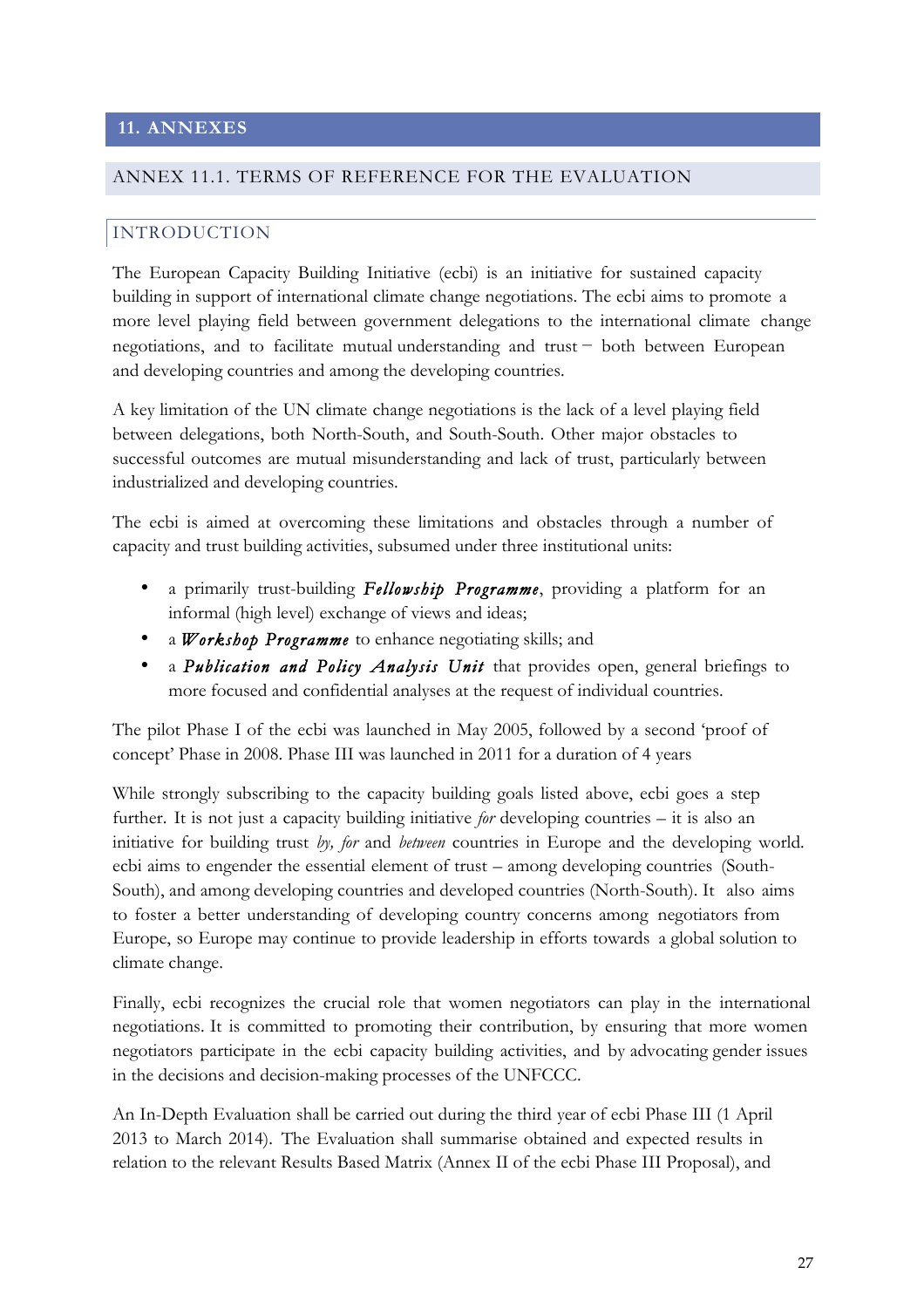contain an analysis of any deviation there from. The parties shall agree on the procedures for its implementation.

# PURPOSE AND OBJECTIVES OF EVALUATION

The timing of the evaluation is important in two respects. Being three-quarters through the current business plan cycle allows for reflection on whether the goals are being achieved and what can be done to improve the delivery of the initiative, and it can serve as the *In- depth Evaluation* mandated in Art. 7 of the Sida Agreement with Oxford Climate Policy (No. 5404015501).

The external evaluation has several objectives:

- to capture demonstrable results to date against ecbi's stated aims and objectives;
- to critically assess the enablers and challenges in achieving these aims, particularly with respect to the ecbi gender strategy;
- to utilize the above information to make recommendations on how to improve the initiative;
- to identify indicators for assessing trust building, and measure ecbi's achievements in this area

# SCOPE OF THE EVALUATION

The overall goal of the evaluation is to report on the effectiveness and the efficiency of the ecbi implementation and to make recommendations in the light of its findings. While the focus of the evaluation will be on Phase III activities, the impact on stakeholders who participated in the earlier phases should also be taken into account. The evaluation can thus also provide a cumulative assessment of the initiative to date, and include longer-term results. The scope will include:

- Evaluating the revised plan of work of the ecbi Workshop Programme proposed by the ecbi Executive Committee.
- Examining the approach and performance of the different activities that ecbi has implemented. Special attention will be given to their relevance, effectiveness, efficiency, results and sustainability. The consultant will be expected to outline the key achievements of the different activities and to highlight reasons for success, and analyze and explain possible failings.
- Assessing the range of activities undertaken by ecbi including common activities such as website management -- and comment on their appropriateness, relevance to partners, effectiveness, results and what contribution they are likely to make to realizing ecbi's overall objectives, as laid out in the Phase III Project Proposal.
- Drawing lessons learned by ecbi in Phase III in terms of capacity buildings, establishing trust, effectiveness of negotiators at climate change. Providing recommendations about how to improve the operational efficiency of the ecbi and suggestions about possible directions that the ecbi may want to consider for the future.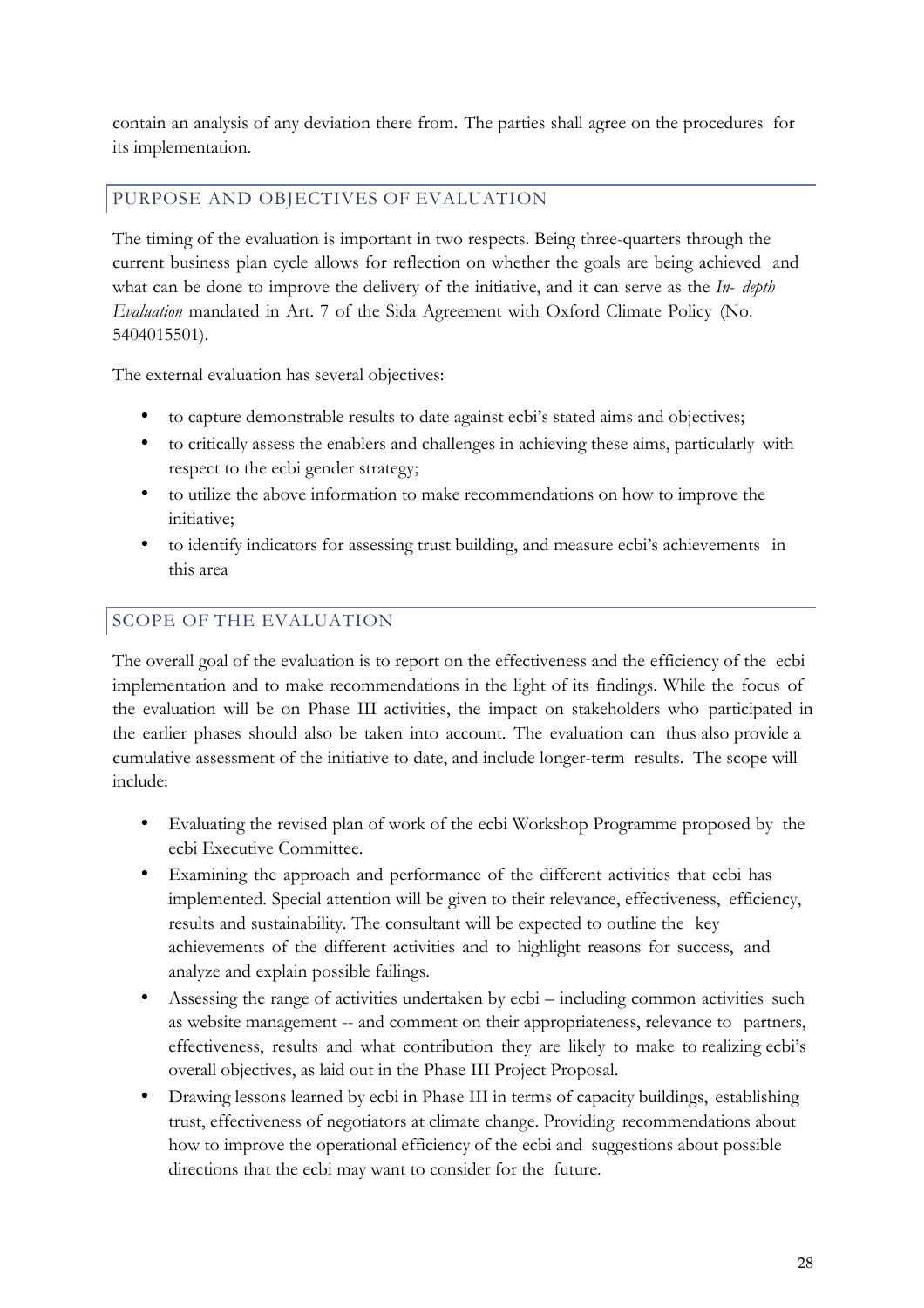# KEY STAKEHOLDERS

Key stakeholders to the evaluation process include:

- Management team of ecbi;
- Members of the ecbi Advisory Committee; members of the ecbi partner network;
- European and developing country climate change negotiators who have participated in ecbi activities; and
- Any other individuals/organisations with relevant information.

#### EVALUATION APPROACH AND METHODOLOGY

The consultant will follow the OECD/DAC Guidelines and Reference Series Quality Standards for Development Evaluation.

The principles underpinning the evaluation approach are: utility and use; credibility; and impartiality and independence.

The Application will contain a detailed account of the proposed methodology to be used, including framework of analyses, methodology, work plan, and reporting outline. The following elements should be taken into account for the gathering and analysis of data:

- **Desk study of relevant documents:** the evaluator will review and analyze reports and outputs related to the programme. These will include: programme documents related to the on-going work of ecbi.
- **Personal visits:** The evaluator will visit the ecbi Bonn Seminar during the next meeting of the UNFCCC Subsidiary Bodies in Bonn (beginning of June 2013) and the Oxford Fellowships and Seminar (beginning of August 2013).
- **Other interviews:** the evaluator will interview the management team and members of the Advisory Committee. A selected number of participants from the Oxford Seminar and workshops will be contacted. Some will be phoned and some will be contacted by email, inter alia to ascertain independently performance with respect to the monitoring indicators listed in Appendix II.B. Monitoring: Indicators and Criteria of the Phase III Proposal.
- **Gender Strategy:** Particular attention should be given in all areas to gender as outlined in the ecbi Gender Strategy.

#### GUIDANCE AND SUPPORT

Sida desk officers and the ecbi management team will be available to provide any support necessary.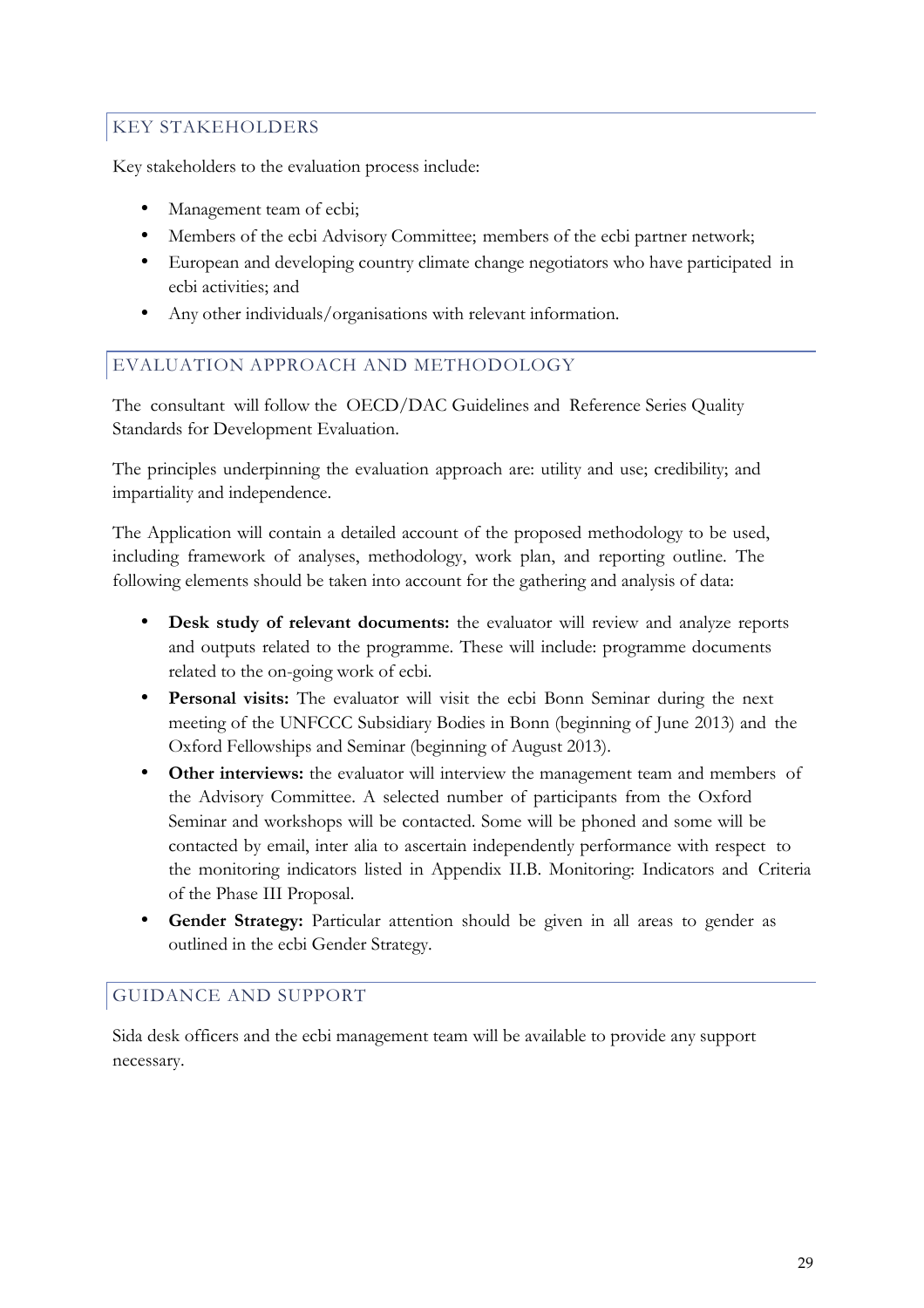## TIMELINES AND DELIVERABLES

**May 2013**: Inception meeting with ecbi management team (OCP office, date t.b.c.).

**9 June 2013**: ecbi Bonn Seminar, (Bonn, Germany).

**30 June 2013**: Interim Report (max. 5pp.) on Workshop Programme proposal. 8 August 2013: ecbi Oxford Seminar (Oxford, UK).

**October 2013**: submission of draft Report (date t.b.c.).

**December 2013**: submission for Sida approval of Final Report (date t.b.c.) approx 20pp, including 1 p. Executive Summary, excluding Appendices (to be determined).

**Jan/February 2014**: Presentation of results (date and venue t.b.c.).

## BUDGET

**Time**: A time budget will be part of the application (it is not expected that the task will require more than 20 days of work).

**Expenses**: Agreed expenses will be paid against receipts. An expenses budget will be part of the application.

#### ANNEX 11.2. PROFILE OF EVALUATOR

Lucy Heaven Taylor is a senior humanitarian and development specialist with fifteen years' experience in the sector, working for the leading NGOs Oxfam, Save the Children and Merlin at country, regional and headquarters level. She has experience of qualitative research and evaluation, derived most recently from her role in Oxfam GB's Programme Performance team, responsible for delivering programme effectiveness and accountability to a results-based agenda.

She has extensive experience of evaluation and programme review, starting from evaluating humanitarian programming in several high-profile responses, such as northern Uganda and Darfur. More recently, she was part of Oxfam's Programme Performance Team, where she specialised in capturing beneficiary voices in evaluating programme effectiveness. As a consultant, she has conducted strategic reviews for international organisations such as World Vision.

Recent evaluation experience specific to this sector comprises evaluating the DfID-funded Legal Response Initiative's provision of legal advice to developing country negotiators at the COP17 climate change conference in Durban 2012.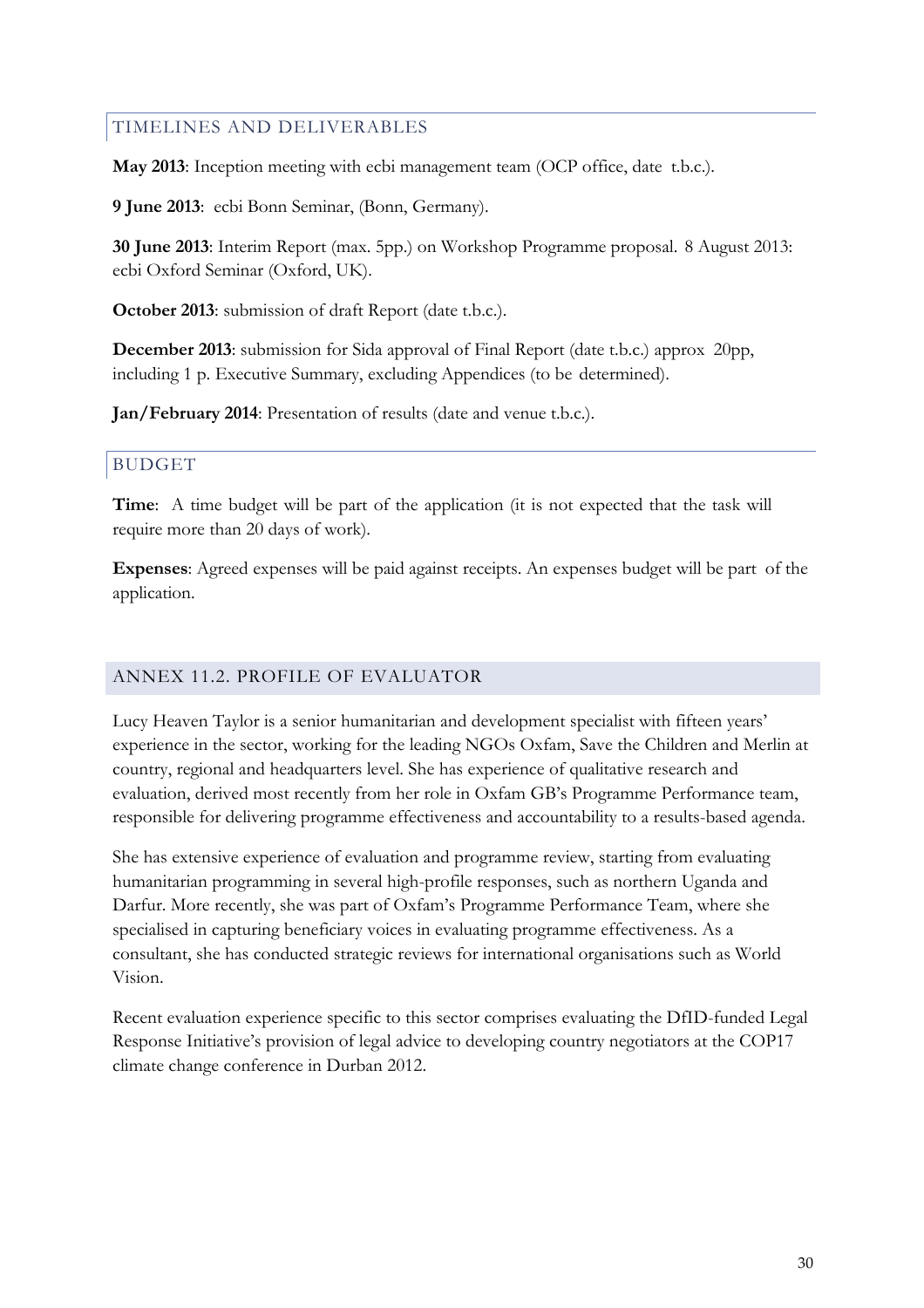#### ANNEX 11.3. NUMBER AND PROFILE OF INTERVIEWEES

| Interviewee      | New to ecbi    | Repeat attendee | Male           | Female |
|------------------|----------------|-----------------|----------------|--------|
| Fellow           | $\overline{4}$ | 8               | 10             | 2      |
| European         | 2              | 3               | 3              | 2      |
| ecbi stakeholder | n/a            | n/a             | $\overline{2}$ | 2      |
| <b>TOTAL</b>     | 6              | 11              | 15             | -6     |

# ANNEX 11.4. BREAKDOWN OF ACTIVITIES IN EVALUATION PERIOD**<sup>18</sup>**

|                                             | Number of | Location            | Profile of attendees    |
|---------------------------------------------|-----------|---------------------|-------------------------|
| 2011 (11)                                   | attendees |                     |                         |
| <b>Bonn Seminar</b>                         | 25        | Bonn, Germany       |                         |
| Oxford Seminar                              | 26        | Oxford, UK          | 10 Fellows, 8 EU        |
|                                             |           |                     | participants, 8 experts |
| <b>Oxford Fellowships</b>                   | 10        | Oxford, UK          |                         |
| Regional ecbi Workshop for West Africa      | 37        | Dakar, Senegal      |                         |
| Regional Workshop for East-Southern         | 30        | Dar es Salaam,      |                         |
| African & South Asian Negotiators           |           | Tanzania            |                         |
| <b>Finance Circle (November)</b>            | 10        | Durban, South       |                         |
|                                             |           | Africa              |                         |
| Pre-COP Meeting of LDC Coordinators,        | 30        | Durban, South       |                         |
| <b>Core Team Members and Advisors</b>       |           | Africa              |                         |
| Finance Circle (April)                      | 21        | Bangkok, Thailand   |                         |
| <b>Finance Circle and Transitional</b>      | 26        | Mexico City, Mexico |                         |
| <b>Committee Members (April)</b>            |           |                     |                         |
| <b>Finance Circle and Transitional</b>      | 22        | Tokyo, Japan        |                         |
| <b>Committee Members July)</b>              |           |                     |                         |
| <b>Finance Circle and Transitional</b>      | 24        | Geneva, Switzerland |                         |
| <b>Committee Members (Sept)</b>             |           |                     |                         |
|                                             |           |                     |                         |
| 2012(7)                                     |           |                     |                         |
| ecbi Strategy Seminar for Africa Group      | 25        | Paris, France       |                         |
| <b>Representatives: Durban Outcomes and</b> |           |                     |                         |
| the Way Forward (March)                     |           |                     |                         |
| Finance Circle (May)                        | 20        | Bonn, Germany       |                         |
| Bonn Seminar (May)                          | 31        | Bonn, Germany       |                         |
| <b>Oxford Fellowships</b>                   | 14        | Oxford, UK          |                         |
| <b>Oxford Seminar</b>                       | 30        | Oxford, UK          |                         |
| LDC/ecbi Finance Circle Reception for       | 16        | Geneva, Switzerland | Two Meetings            |

<sup>&</sup>lt;sup>18</sup> Figures provided by ecbi. Historically there has been no systematic gender disaggregation of participant data – this has now been put in place. See section 8.5.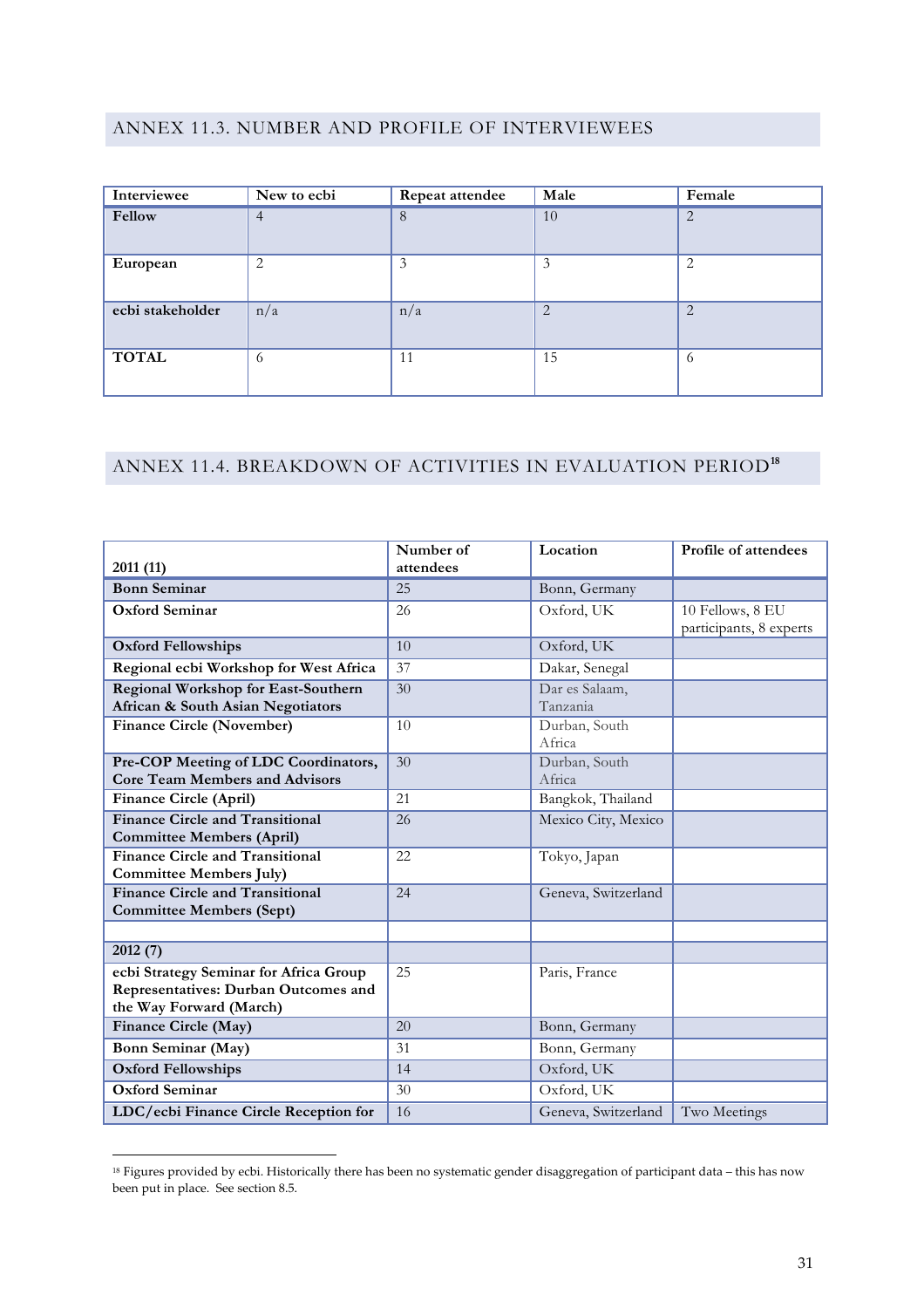| the Green Climate Fund Board          |      |                   |                     |
|---------------------------------------|------|-------------------|---------------------|
| ecbi Finance Circle Reception for the | 14   | Bangkok, Thailand |                     |
| <b>Standing Committee</b>             |      |                   |                     |
|                                       |      |                   |                     |
| 2013(6)                               |      |                   |                     |
| <b>Finance Circle (March)</b>         | 12   | Berlin, Germany   |                     |
| <b>Bonn Seminar (June)</b>            | 35   | Bonn, Germany     |                     |
| <b>Oxford Seminar</b>                 | 30   | Oxford, UK        |                     |
| <b>Oxford Fellowships</b>             | 17   | Oxford, UK        | 17 Fellows          |
| Training workshop for Asian LDC       | 48   | Dhaka, Bangladesh | 35 Developing, 5 EU |
| climate change negotiators (Sept)     |      |                   |                     |
| <b>GCF Caucus Meeting (Oct)</b>       | 15   | Paris, France     |                     |
|                                       |      |                   |                     |
| <b>Total Participants</b>             | 1784 |                   |                     |
|                                       |      |                   |                     |

## **Publications**

## **2010**

| Policy Briefs            | 10           |
|--------------------------|--------------|
| ecbi Annual Report       | 1            |
| <b>Meeting Reports</b>   | 7            |
| <b>Background Papers</b> | 1            |
| 2011                     |              |
| Policy Briefs            | 3            |
| LDC Paper Series         | 5            |
| <b>Meeting Reports</b>   | 8            |
| ecbi Annual Report       | $\mathbf 1$  |
| 2012                     |              |
| Policy Briefs            | 1            |
| <b>Background Papers</b> | 3            |
| <b>Meeting Reports</b>   | 6            |
| ecbi Annual Report       | 1            |
| 2013                     |              |
| <b>Policy Briefs</b>     | 4            |
| LDC Paper Series         | 8            |
| <b>Background Paper</b>  | $\mathbf{1}$ |
| Meetings Reports         | 5            |
| ecbi Annual Report       | 1            |

During 2011-2012 the ecbi Workshop Programme granted 3 **bursaries**.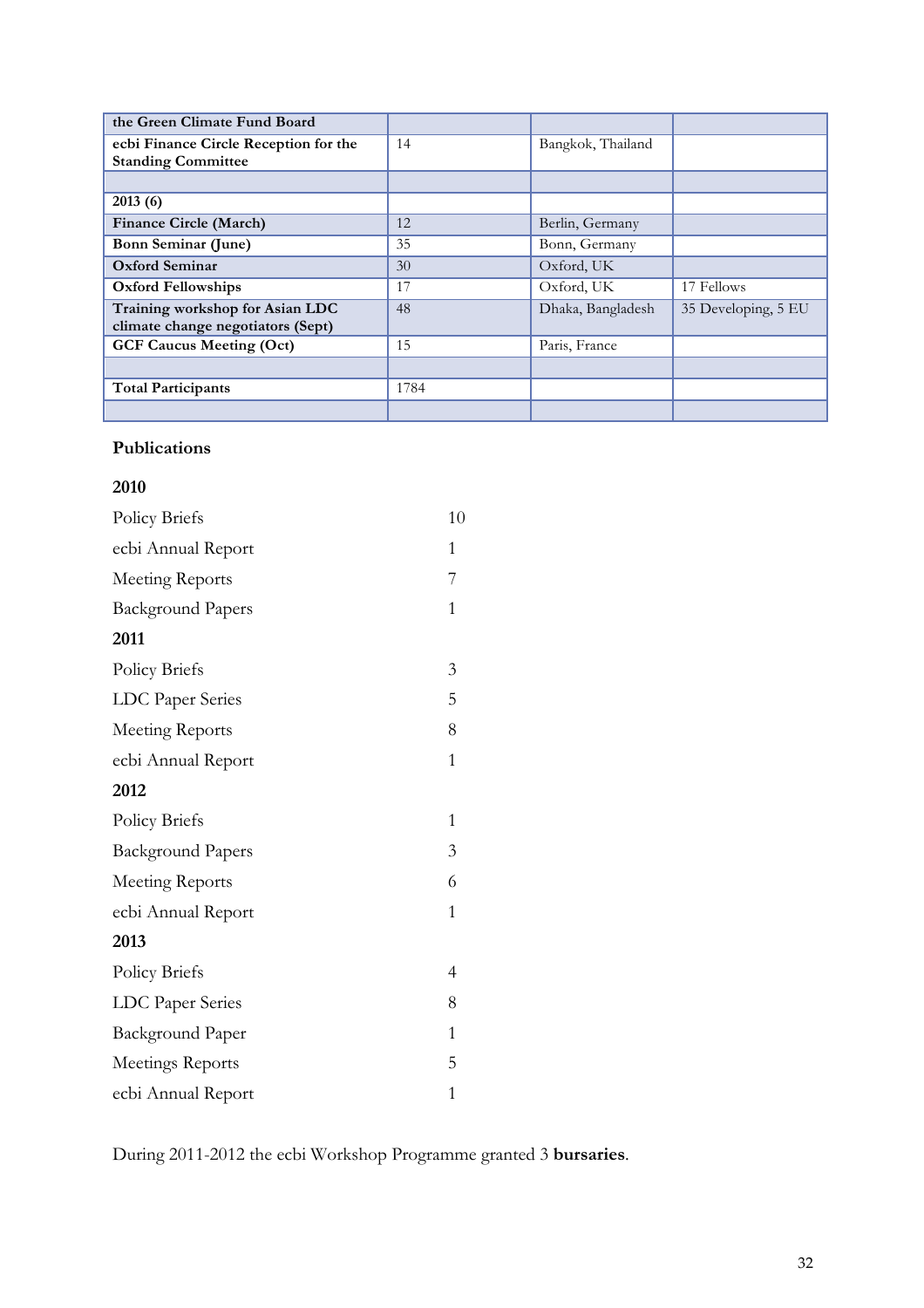#### ANNEX 11.5. EVIDENCE TO SUPPORT IMPACT EXAMPLES

#### 11.5.1. TEXT FROM DECISION TO SUPPORT EVINDENCE IN SECTION 6.1.1. OF REPORT



#### **Decision 1/CP.16**

#### The Cancun Agreements: Outcome of the work of the Ad Hoc Working Group on Long-term Cooperative Action under the Convention

#### IV. Finance, technology and capacity-building

#### **Finance**  $A_{-}$

112. Decides to establish a Standing Committee under the Conference of the Parties to assist the Conference of the Parties in exercising its functions with respect to the financial mechanism of the Convention in terms of improving coherence and coordination in the delivery of climate change financing, rationalization of the financial mechanism, mobilization of financial resources and measurement, reporting and verification of support provided to developing country Parties; Parties agree to further define the roles and functions of this Standing Committee;

5. draft recommendations/guidance to all actors involved in climate finance, with a view to improving coherence in delivery of finance and complementarity in their approaches, including comparable standards, guidelines, and rules of allocation.